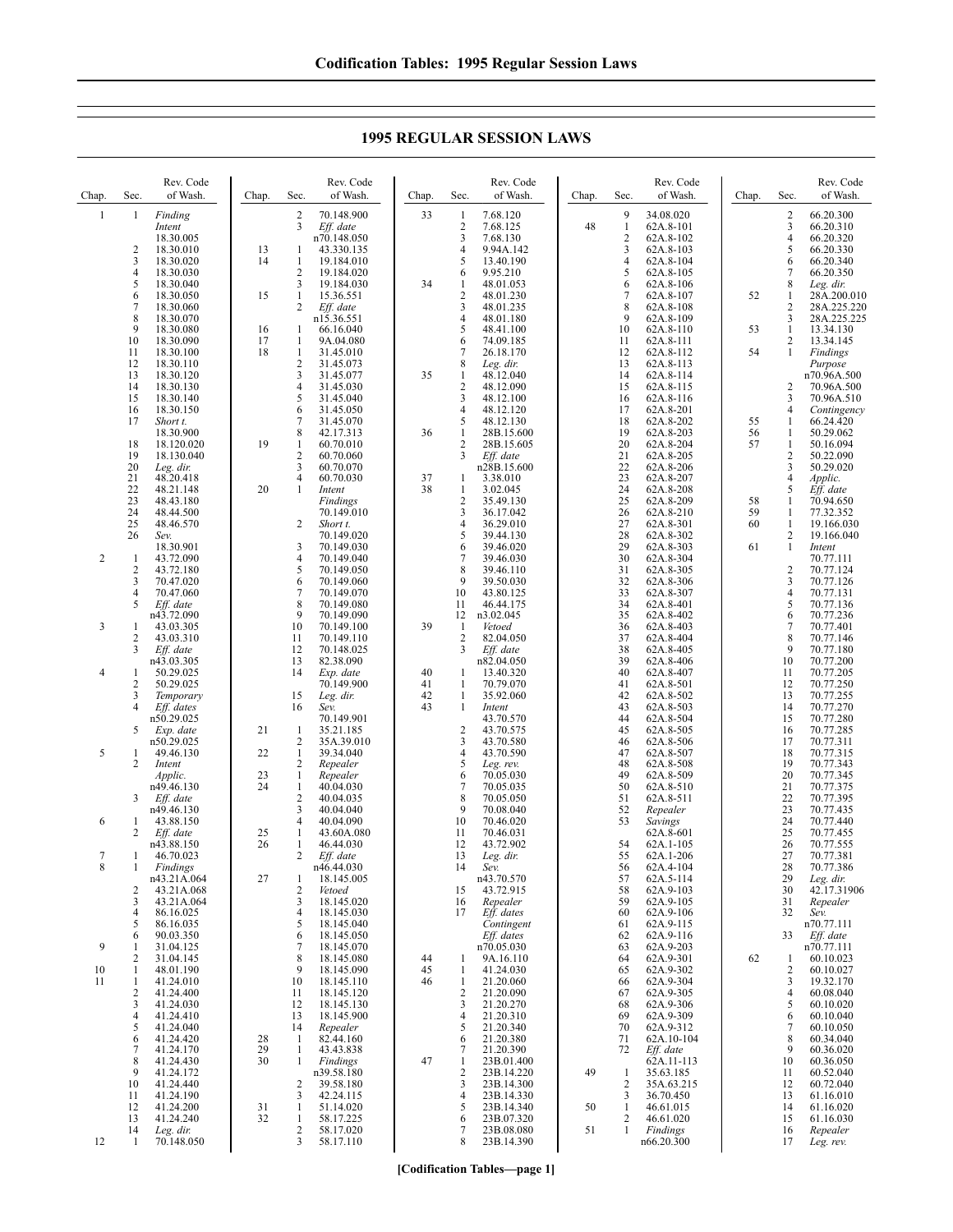| Chap.                      | Sec.                                         | Rev. Code<br>of Wash.                                                   | Chap.     | Sec.                                       | Rev. Code<br>of Wash.                                           | Chap.             | Sec.                                                  | Rev. Code<br>of Wash.                                           | Chap.      | Sec.                                                     | Rev. Code<br>of Wash.                                            | Chap.             | Sec.                                         | Rev. Code<br>of Wash.                                         |
|----------------------------|----------------------------------------------|-------------------------------------------------------------------------|-----------|--------------------------------------------|-----------------------------------------------------------------|-------------------|-------------------------------------------------------|-----------------------------------------------------------------|------------|----------------------------------------------------------|------------------------------------------------------------------|-------------------|----------------------------------------------|---------------------------------------------------------------|
| 63                         | 18<br>-1<br>$\overline{2}$<br>3              | Leg. rev.<br>82.08.0263<br>82.12.0254<br>Eff. date                      |           | 11<br>12<br>13<br>14                       | 48.05.480<br>48.05.485<br>48.05.490<br>48.05.340                | 101               | $\overline{2}$<br>3<br>$\overline{4}$<br>1            | 66.44.318<br>Repealer<br>Eff. date<br>9.94A.360                 | 123<br>124 | $\mathbf{1}$<br>$\mathbf{1}$<br>$\overline{c}$           | 59.21.905<br>39.33.020<br>36.89.080<br>36.94.140                 | 139               | 1<br>2<br>3                                  | n82.29A.130<br>29.62.015<br>29.62.020<br>29.62.030            |
| 64                         | 1<br>$\overline{c}$<br>3                     | n82.08.0263<br>48.46.575<br>18.100.145<br>70.41.235                     | 84        | 15<br>16<br>1                              | Sev.<br>48.05.900<br>Leg. dir.<br>48.13.270                     | 102<br>103        | $\overline{2}$<br>1<br>$\mathbf{1}$<br>$\overline{2}$ | 9.94A.030<br>53.36.030<br>18.71.210<br>18.71.215                | 125        | 3<br>$\overline{4}$<br>5<br>-1                           | 35.67.020<br>35.67.190<br>35.92.020<br>Temporary                 | 140               | 4<br>1<br>$\overline{\mathbf{c}}$<br>3       | Repealer<br>35.21.305<br>35.41.080<br>54.24.080               |
| 65                         | $\mathbf{1}$<br>$\overline{\mathbf{c}}$<br>3 | 18.71.030<br>18.71.200<br>18.71.205                                     | 85        | $\mathbf{1}$<br>$\sqrt{2}$<br>3            | 48.66.020<br>48.66.130<br>48.66.045                             | 104               | 3<br>$\mathbf{1}$                                     | Eff. date<br>n18.71.210<br>75.28.095                            | 126<br>127 | $\mathbf{1}$<br>$\mathbf{1}$<br>$\sqrt{2}$               | 28A.400.350<br>10.14.020<br>10.14.040                            | 141               | $\mathbf{1}$<br>$\overline{\mathbf{c}}$<br>3 | 46.04.521<br>46.37.193<br>46.37.630                           |
| 66<br>67                   | $\overline{4}$<br>$\mathbf{1}$<br>1<br>2     | 18.71.210<br>9A.48.110<br>43.03.028<br>43.117.010                       | 86        | $\mathbf{1}$<br>$\sqrt{2}$<br>3<br>4       | 48.05.510<br>48.05.515<br>48.05.520<br>48.05.525                | 105<br>106<br>107 | 1<br>$\mathbf{1}$<br>$\overline{2}$<br>$\mathbf{1}$   | 79.12.025<br>47.40.100<br>Contingency<br>62A.4-406              | 128<br>129 | $\mathbf{1}$<br>$\overline{2}$<br>1                      | 82.12.02545<br>Eff. date<br>n82.12.02545<br>Findings             | 142<br>143<br>144 | 1<br>1<br>1<br>$\overline{c}$                | 9.94A.200<br>70.94.665<br>41.40.188<br>41.40.220              |
|                            | 3<br>4<br>5<br>6                             | 43.117.020<br>43.117.030<br>43.117.070<br>43.117.080                    |           | 5<br>6<br>$\overline{7}$<br>8              | 48.05.530<br>48.05.535<br>48.43.200<br>48.43.205                | 108               | 2<br>1<br>$\overline{2}$                              | Eff. date<br>n62A.4-406<br>9.94A.030<br>9.94A.185               |            | $\overline{c}$<br>3                                      | Intent<br>n9.94A.310<br>9.94A.310<br>9.94A.320                   |                   | 3<br>4<br>5<br>6                             | 41.40.235<br>41.40.250<br>41.40.270<br>41.40.660              |
| 68<br>69                   | 7<br>1<br>$\mathbf{1}$<br>$\overline{c}$     | 49.04.100<br>58.17.140<br>80.50.020<br>80.52.030                        |           | 9<br>10<br>11<br>12                        | 48.43.210<br>48.43.215<br>48.43.220<br>48.43.225                |                   | 3<br>4<br>5<br>6                                      | 9.94A.120<br>9.94A.190<br>Temporary<br>Eff. date                |            | $\overline{4}$<br>5<br>6<br>$\overline{7}$               | 9.94A.470<br>9.94A.103<br>9.94A.105<br>9.94A.150                 |                   | 7<br>8<br>9<br>10                            | 41.40.670<br>41.40.700<br>41.32.520<br>41.32.522              |
| 70<br>71<br>72             | $\mathbf{1}$<br>2<br>$\mathbf{1}$<br>1       | 70.105D.020<br>70.105D.030<br>35A.12.140<br>48.56.100                   |           | 13<br>14<br>15<br>16                       | 48.44.530<br>48.44.535<br>48.44.540<br>48.44.545                | 109               | 1<br>2<br>3                                           | n9.94A.030<br>15.65.405<br>15.26.125<br>Eff. date               |            | 8<br>9<br>10<br>11                                       | 9A.36.045<br>9A.52.020<br>9A.56.300<br>9A.56.030                 |                   | 11<br>12<br>13<br>14                         | 41.32.523<br>41.32.530<br>41.32.550<br>41.32.785              |
| 73<br>74<br>75<br>76<br>77 | 1<br>$\mathbf{1}$<br>1<br>$\mathbf{1}$<br>1  | 6.32.130<br>62A.3-118<br>4.56.210<br>9A.44.120<br>28A.150.220           |           | 17<br>18<br>19<br>20<br>21                 | 48.44.550<br>48.44.555<br>48.46.600<br>48.46.605<br>48.46.610   | 110               | $\mathbf{1}$<br>$\overline{2}$<br>3<br>4              | n15.26.125<br>80.04.530<br>80.08.160<br>80.12.045<br>80.16.055  |            | 12<br>13<br>14<br>15<br>16                               | 9A.56.040<br>9A.56.310<br>9A.56.150<br>9A.56.160<br>9.41.040     |                   | 15<br>16<br>17<br>18<br>19                   | 41.32.790<br>41.32.805<br>41.26.460<br>41.26.470<br>41.26.510 |
|                            | 2<br>3<br>4<br>5<br>6                        | 28A.150.260<br>28A.150.260<br>28A.150.275<br>28A.150.370<br>28A.150.390 |           | 22<br>23<br>24<br>25<br>26                 | 48.46.615<br>48.46.620<br>48.46.625<br>42.17.31905<br>Leg. dir. | 111<br>112        | 5<br>1<br>1<br>$\overline{2}$<br>3                    | 80.36.135<br>28A.535.020<br>63.10.020<br>63.10.040<br>63.10.045 |            | 17<br>18<br>19<br>20<br>21                               | 10.95.020<br>10.01.210<br>Repealer<br>Leg. dir.<br>Short t.      | 145               | 20<br>21<br>1<br>$\overline{c}$<br>3         | 2.10.144<br>2.10.146<br>41.26.057<br>41.32.063<br>41.40.103   |
|                            | $\boldsymbol{7}$<br>8<br>9<br>10             | 28A.155.010<br>28A.155.020<br>28A.155.030<br>28A.155.040                | 87        | 27<br>28<br>29<br>-1                       | Leg. dir.<br>Leg. dir.<br>Leg. dir.<br>9.41.280                 |                   | 4<br>5<br>6                                           | 63.10.050<br>63.10.055<br>Sev.<br>63.10.901                     |            | 22<br>23                                                 | n9.94A.310<br>Sev.<br>n9.94A.310<br>n9.94A.310                   | 146<br>147        | 4<br>1<br>1<br>$\overline{\mathbf{c}}$       | 43.43.264<br>53.08.070<br>69.30.010<br>69.30.030              |
|                            | 11<br>12<br>13<br>14                         | 28A.155.050<br>28A.155.060<br>28A.155.070<br>28A.155.080                | 88<br>89  | $\overline{2}$<br>1<br>1<br>$\overline{2}$ | 28A.600.420<br>44.05.100<br>35.92.220<br>35.92.230              | 113               | 7<br>1                                                | Eff. date<br>63.10.902<br>Finding<br>Intent                     | 130        | -1<br>$\overline{2}$<br>3                                | Intent<br>28C.18.070<br>28C.18.080<br>28C.18.050                 |                   | 3<br>4<br>5<br>6                             | 69.30.050<br>69.30.110<br>69.30.120<br>69.30.140              |
|                            | 15<br>16<br>17<br>18<br>19                   | 28A.155.090<br>28A.160.040<br>28A.160.160<br>28A.160.180<br>28A.190.030 | 90        | 1<br>$\sqrt{2}$<br>3<br>4                  | 50.20.190<br>n50.20.190<br>Applic.<br>n50.20.190<br>Eff. date   | 114               | $\overline{c}$<br>3<br>4<br>$\mathbf{1}$              | n76.04.175<br>76.04.175<br>76.04.177<br>Vetoed<br>78.08.060     | 131        | $\overline{4}$<br>5<br>6<br>7<br>$\mathbf{1}$            | 28C.18.090<br>28C.18.100<br>28C.18.110<br>Leg. dir.<br>36.93.090 | 148               | 7<br>1<br>$\overline{c}$<br>3                | 43.70.185<br>Findings<br>88.46.062<br>88.46.063<br>88.46.060  |
|                            | 20<br>21<br>22                               | 28A.310.190<br>28A.320.080<br>28A.330.100                               | 91        | 1<br>$\overline{2}$                        | n50.20.190<br>11.95.030<br>Repealer                             | 115               | $\sqrt{2}$<br>$\mathbf{1}$<br>$\overline{2}$          | 78.08.081<br>Approp.<br>Eff. date                               | 132        | $\overline{2}$<br>$\mathbf{1}$                           | Eff. date<br>n36.93.090<br>68.50.540                             |                   | 4<br>5<br>6                                  | Repealer<br>Eff. date<br>Eff. date                            |
|                            | 23<br>24<br>25<br>26                         | 28A.525.030<br>28A.525.162<br>28A.545.040<br>28A.545.100                | 92        | 1<br>$\overline{2}$<br>3<br>4              | 9A.56.010<br>9A.56.220<br>9A.56.230<br>9A.56.250                | 116               | $\mathbf{1}$<br>$\overline{c}$<br>3<br>4              | 77.32.050<br>77.32.060<br>77.32.070<br>77.32.090                | 133<br>134 | $\mathbf{1}$<br>$\overline{c}$<br>3<br>1                 | 19.60.010<br>19.60.060<br>19.60.061<br>13.40.020                 | 149<br>150<br>151 | 1<br>1<br>1                                  | n88.46.060<br>4.64.030<br>27.34.250<br>76.04.167              |
|                            | 27<br>28<br>29<br>30<br>31                   | 28A.630.400<br>28A.630.835<br>28A.630.840<br>28A.630.845<br>28A.630.872 |           | 5<br>6<br>7<br>8<br>9                      | 9A.82.010<br>9A.56.262<br>9A.56.264<br>9A.56.266<br>9A.56.268   | 117               | 6<br>7<br>$\mathbf{1}$<br>2                           | 77.32.250<br>77.32.256<br>77.32.360<br>2.08.062<br>n2.08.062    |            | 2<br>3<br>$\overline{4}$<br>5<br>6                       | 30.04.215<br>30.08.020<br>30.08.040<br>30.08.095<br>30.08.190    | 152<br>153        | 2<br>1<br>2<br>1                             | 76.04.165<br>Intent<br>n48.03.060<br>48.03.060<br>47.68.380   |
|                            | 32                                           | Contingent<br>Exp. date<br>n28A.150.220                                 | 93        | 1<br>$\overline{2}$<br>3                   | 10.31.100<br>26.09.050<br>26.10.040                             | 118<br>119        | 1,2<br>3<br>$\mathbf{1}$                              | Approp.<br>Eff. date<br>28B.50.551                              |            | $7\phantom{.0}$<br>8<br>9                                | 32.32.025<br>35.23.051<br>35.23.101                              | 154               | 2<br>3<br>1                                  | 47.68.340<br>Repealer<br>36.110.020                           |
|                            | 33<br>34                                     | Contingent<br>Eff. date<br>n28A.150.260<br>Exp. date                    | 94<br>95  | 1<br>1<br>2                                | 39.30.060<br>18.106.110<br>Eff. date<br>n18.106.110             | 120<br>121        | 1<br>2<br>$\mathbf{1}$<br>$\overline{c}$              | 50.04.245<br>n50.04.245<br>28A.505.040<br>28A.505.050           |            | 10<br>11<br>12<br>13                                     | 35.23.850<br>35A.06.020<br>36.21.011<br>41.32.500                |                   | 2<br>3<br>4<br>5                             | 36.110.120<br>36.110.130<br>36.110.160<br>36.110.085          |
| 78                         | 35<br>1,2<br>3                               | Exp. date<br>Temporary<br>Exp. date                                     | 96        | -1<br>$\overline{2}$<br>3                  | 71.24.400<br>71.24.405<br>71.24.415                             | 122               | 3<br>$\mathbf{1}$                                     | Eff. date<br>n28A.505.040<br>Intent                             |            | 14<br>15<br>16                                           | 84.40.080<br>84.48.050<br>Repealer                               | 155<br>156        | 6<br>1<br>1                                  | Repealer<br>43.88.020<br>9A.40.090                            |
| 79<br>80<br>81             | $\mathbf{1}$<br>1<br>1<br>2                  | 52.06.050<br>39.29.040<br>43.72.850<br>43.72.860                        | 97        | 4<br>5<br>-1                               | 71.24.025<br>Eff. date<br>n71.24.400<br>15.04.410               |                   | $\overline{2}$<br>3                                   | Purpose<br>59.21.006<br>59.21.005<br>59.21.010                  | 135        | -1<br>$\overline{2}$<br>3                                | Intent<br>n29.04.160<br>29.04.160<br>49.60.030                   | 157<br>158        | 1<br>1<br>2<br>3                             | 65.16.160<br>29.04.180<br>29.62.180<br>Leg. rev.              |
| 82<br>83                   | $\mathbf{1}$<br>2<br>$\mathbf{1}$            | Findings<br>n1.20.120<br>1.20.120<br>48.05.430                          | 98        | $1 - 10$                                   | Failed to<br>become law<br>by reason<br>of the                  |                   | 4<br>5<br>6<br>7                                      | 59.21.015<br>59.21.021<br>59.21.025<br>59.21.030                |            | 4<br>5<br>6<br>$\overline{7}$                            | 50.62.030<br>70.94.053<br>70.94.055<br>75.30.120                 | 159               | 1<br>2<br>3<br>4                             | 66.08.190<br>66.08.195<br>66.08.196<br>66.08.198              |
|                            | 2<br>3<br>4<br>5                             | 48.05.435<br>48.05.440<br>48.05.445<br>48.05.450                        |           |                                            | rejection of<br>1995<br>Referendum<br>Measure                   |                   | 8<br>9<br>10<br>11<br>12                              | 59.21.040<br>59.21.050<br>59.21.070<br>59.21.105                | 136<br>137 | 8<br>$\mathbf{1}$<br>$\mathbf{1}$<br>$\overline{2}$<br>3 | Repealer<br>46.08.190<br>4.92.220<br>39.32.010                   | 160               | 5<br>6<br>1                                  | 43.63A.190<br>Eff. date<br>n66.08.190<br>51.16.200            |
|                            | 6<br>7<br>8<br>9<br>10                       | 48.05.455<br>48.05.460<br>48.05.465<br>48.05.470<br>48.05.475           | 99<br>100 | -1<br>$\overline{c}$<br>3<br>1             | No. 48.<br>84.52.120<br>84.52.010<br>84.52.043<br>66.12.120     |                   | 13<br>14<br>15                                        | 43.84.092<br>Repealer<br>Sev.<br>59.21.904<br>Eff. date         | 138        | $\overline{4}$<br>5<br>$\mathbf{1}$<br>2                 | 39.32.020<br>39.32.035<br>39.32.040<br>82.29A.130<br>Eff. date   |                   | 2<br>3<br>4<br>5<br>6                        | 51.32.020<br>51.32.040<br>51.48.020<br>51.48.120<br>51.48.150 |

**[Codification Tables—page 2]**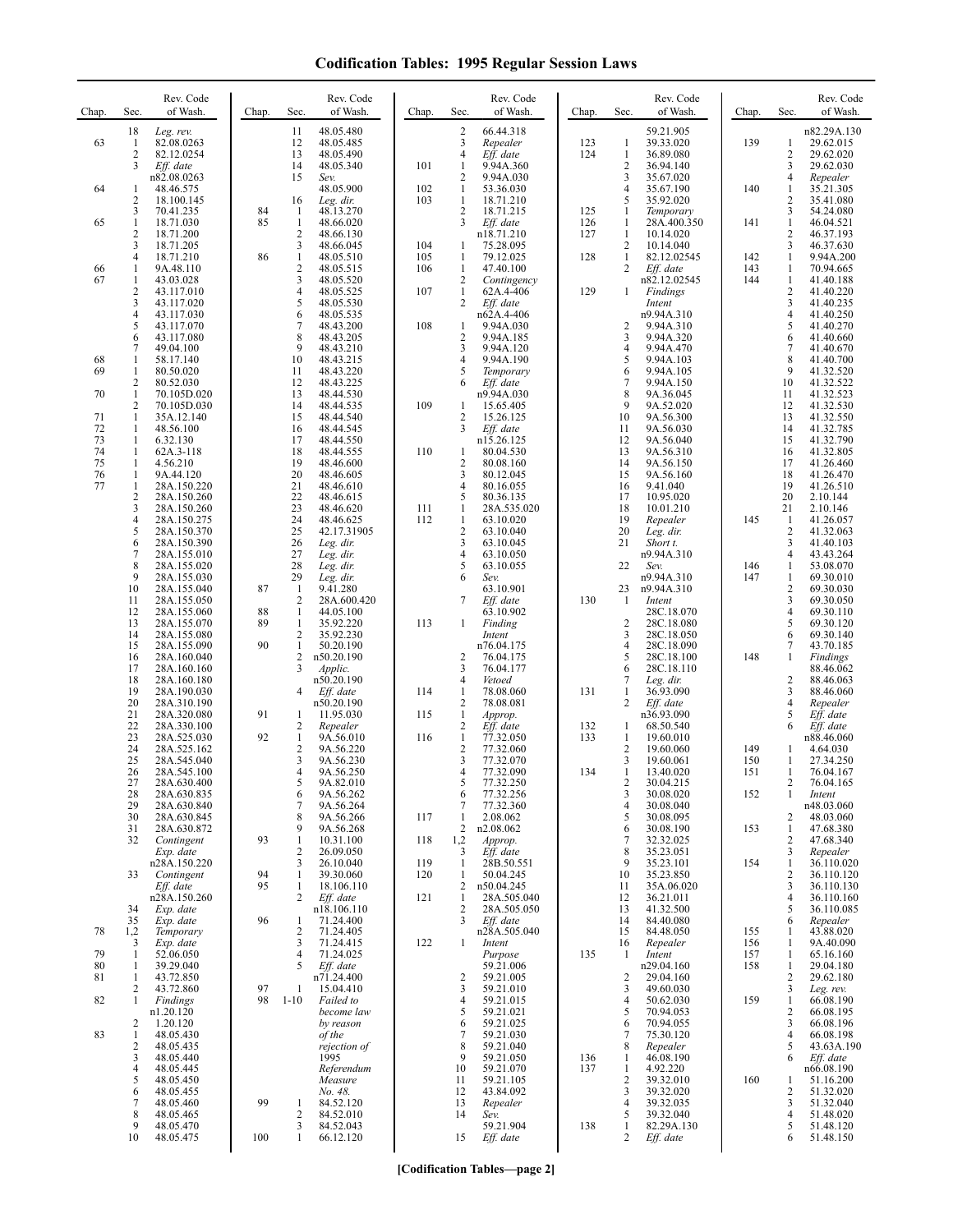| Chap.      | Sec.                           | Rev. Code<br>of Wash.        | Chap.      | Sec.                           | Rev. Code<br>of Wash.    | Chap.      | Sec.               | Rev. Code<br>of Wash.      | Chap.      | Sec.                           | Rev. Code<br>of Wash.      | Chap.      | Sec.                         | Rev. Code<br>of Wash.         |
|------------|--------------------------------|------------------------------|------------|--------------------------------|--------------------------|------------|--------------------|----------------------------|------------|--------------------------------|----------------------------|------------|------------------------------|-------------------------------|
|            | 7<br>8                         | 43.22.331<br>Applic.         |            | 3<br>$\overline{4}$            | 30.22.245<br>9.38.015    | 201        | 1<br>2             | 82.12.02595<br>Eff. date   | 219        | 6<br>1                         | 49.26.120<br>46.20.031     |            | $\overline{c}$<br>3          | 9.94A.142<br>9.94A.145        |
| 161        | 1                              | n51.32.020<br>48.102.005     |            | 5<br>6                         | 30.22.250<br>Leg. dir.   | 202        | 1                  | n82.12.02595<br>37.12.100  |            | $\sqrt{2}$<br>3                | 46.20.289<br>46.52.100     |            | 4<br>5                       | 6.17.020<br>Retro.            |
|            | $\overline{2}$                 | 48.102.010                   |            | 7                              | Sev.                     |            | 2                  | 37.12.110                  |            | $\overline{4}$                 | 46.55.105                  |            |                              | Applic.                       |
|            | 3<br>$\overline{4}$            | 48.102.015<br>48.102.020     | 187        | 1                              | 30.22.901<br>62A.3-515   | 203        | 3<br>1             | 37.12.120<br>43.51.685     | 220        | 5<br>1                         | 46.63.030<br>Findings      | 232        | 1                            | n9.94A.140<br>66.24.010       |
|            | 5<br>6                         | 48.102.025<br>48.102.030     | 188        | 1<br>$\mathbf{2}$              | 70.08.040<br>Vetoed      |            | 2                  | Eff. date<br>n43.51.685    |            |                                | Intent<br>70.114A.010      |            | 2<br>3                       | 66.24.025<br>66.24.210        |
|            | $\overline{7}$<br>8            | 48.102.035<br>48.102.040     | 189        | $\mathbf{1}$<br>$\overline{c}$ | 72.09.050<br>72.09.057   | 204<br>205 | 1<br>$\mathbf{1}$  | Temporary<br>70.94.473     |            | $\overline{c}$<br>3            | 70.114A.020<br>Applic.     |            | $\overline{\mathbf{4}}$<br>5 | 66.24.290<br>66.24.300        |
|            | 9<br>10                        | 48.102.045<br>48.102.050     | 190        | $\mathbf{1}$<br>2              | 36.70A.365<br>Vetoed     |            | 2<br>3             | 70.94.477<br>70.94.457     |            | $\overline{4}$                 | 70.114A.030<br>70.114A.040 |            | 6<br>7                       | 66.24.320<br>66.24.330        |
|            | 11<br>12                       | 48.102.055<br>Short t.       | 191<br>192 | $\mathbf{1}$<br>$\mathbf{1}$   | 74.13.031<br>39.96.010   | 206        | 4<br>$\mathbf{1}$  | 70.94.460<br>70.94.745     |            | 5<br>6                         | 70.114A.050<br>70.114A.060 |            | 8<br>9                       | Vetoed<br>66.24.490           |
|            | 13                             | 48.102.900<br><i>Applic.</i> |            | 2<br>3                         | 39.96.070<br>Eff. date   | 207        | $\mathbf{1}$<br>2  | 70.95E.010<br>70.95E.020   |            | 7<br>8                         | 70.114A.070<br>70.114A.080 | 233        | 10<br>1                      | 66.28.180<br>41.45.030        |
|            | 14                             | 48.102.901                   | 193        | 1                              | n39.96.010<br>36.40.250  |            | 3<br>4             | 70.95E.050<br>70.95E.090   |            | 9<br>10                        | 70.114A.090<br>70.114A.100 |            | 2<br>3                       | Vetoed<br>Repealer            |
|            | 15                             | Leg. dir.<br>42.17.31903     | 194        | $\mathbf{1}$                   | 36.22.010                |            | 5                  | Eff. date                  |            | 11                             | 70.54.110                  |            | 4                            | Eff. date                     |
| 162        | 1<br>2                         | 43.62.035<br>Eff. date       |            | $\overline{c}$<br>3            | 36.22.020<br>36.22.060   | 208        | 1                  | n70.95E.010<br>28A.630.945 |            | 12<br>13                       | Leg. dir.<br>Sev.          | 234        | 1                            | n41.45.030<br>Finding         |
| 163        | $\mathbf{1}$                   | n43.62.035<br>41.06.070      |            | 4<br>5                         | 36.27.020<br>36.32.210   | 209        | 1<br>2             | 28A.630.885<br>Uncod.      |            | 14                             | 70.114A.900<br>$Eff.$ date |            | 2                            | n72.09.095<br>72.09.095       |
|            | 2                              | Eff. date<br>n41.06.070      |            | 6<br>7                         | 36.32.215<br>36.40.040   | 210        | 3<br>1             | Exp. date<br>77.12.265     | 221        | 1                              | 70.114A.901<br>10.01.160   | 235        | 3<br>$1 - 4$                 | 7.68.090<br>Failed to         |
| 164        | 1<br>2                         | Repealer<br>35A.40.200       |            | 8<br>9                         | 36.80.040<br>42.24.150   | 211        | 1                  | Findings<br>Intent         | 222        | $\overline{c}$<br>$\mathbf{1}$ | Repealer<br>28A.410.013    |            |                              | become law.<br>See 1995       |
| 165        | $\mathbf{1}$<br>$\overline{c}$ | 84.33.035<br>84.33.170       | 195        | 10<br>-1                       | Repealer<br>9A.44.130    |            | 2                  | n43.51.060<br>43.51.047    | 223        | $\overline{c}$<br>$\mathbf{1}$ | Repealer<br>78.56.110      | 236        | 1                            | $c\,235\,\S\,3.$<br>26.18.190 |
|            | 3                              | Applic.<br>n84.33.035        | 196        | $\overline{c}$<br>$\mathbf{1}$ | 9A.44.140<br>35.10.460   |            | 3<br>4             | 43.51.060<br>43.51.270     |            | $\overline{2}$<br>3            | 78.56.120<br>78.44.087     | 237<br>238 | 1<br>1                       | 90.58.030<br>18.44.010        |
| 166        | 1<br>$\overline{2}$            | 43.99.030<br>43.99.040       |            | 2<br>3                         | 35.10.470<br>35.10.480   |            | 5<br>6             | 43.30.115<br>Repealer      | 224<br>225 | $\mathbf{1}$<br>1              | 75.08.047<br>Temporary     |            | 2<br>3                       | 18.44.080<br>18.44.208        |
|            | 3                              | 43.99.060                    |            | 4                              | 35.10.490                |            |                    | 43.51.275                  |            | 2                              | 15.36.121                  |            | 4                            | 18.44.290                     |
|            | $\overline{4}$<br>5            | 43.99.070<br>43.99.080       |            | 5<br>6                         | 35.21.010<br>35.10.550   |            | 8                  | Eff. date<br>n43.51.060    | 226        | $\mathbf{1}$<br>$\overline{2}$ | 43.31.601<br>43.31.611     |            | 5<br>6                       | 18.44.380<br>43.320.011       |
|            | 6<br>$\tau$                    | 43.99.095<br>43.99.120       | 197        | 7<br>1                         | 35.10.420<br>82.32.330   |            | 9                  | Sev.<br>n43.51.060         |            | 3<br>$\overline{4}$            | 43.31.621<br>43.31.641     |            | 7<br>8                       | 43.320.013<br>43.320.060      |
|            | 8<br>9                         | 43.99.150<br>46.09.170       |            | $\overline{2}$                 | Eff. date<br>n82.32.330  | 212        | 1                  | Purpose<br>n35.21.735      |            | 5<br>6                         | 50.22.090<br>43.160.212    |            | 9<br>10                      | 43.320.110<br>Eff. date       |
|            | 10<br>11                       | 43.99.170<br>46.09.165       | 198        | 1<br>2                         | 18.25.030<br>18.32.050   |            | 2<br>3             | 35.21.735<br>Sev.          |            | 7                              | Repealer<br>n43.160.076    | 239        | $\mathbf{1}$                 | n18.44.010<br>Intent          |
| 167        | 12<br>1                        | Repealer<br>9.94A.200        |            | 3<br>4                         | 18.34.080<br>18.29.021   |            | 4                  | n35.21.735<br>Constr.      |            | 8,9<br>10                      | Uncod.<br>43.31.651        |            |                              | Purpose<br>n41.32.831         |
| 168        | $\overline{2}$<br>$\mathbf{1}$ | 9.94A.400<br>3.34.010        |            | 5<br>6                         | 18.29.120<br>18.53.060   |            | 5                  | n35.21.735<br>Eff. date    |            | 11<br>12                       | 43.63A.021<br>43.63A.600   |            | 101<br>102                   | 41.32.005<br>41.32.010        |
|            | 2                              | Eff. date<br>n3.34.010       |            | $\overline{7}$<br>8            | 18.54.070<br>18.64A.020  | 213        | 1                  | n35.21.735<br>42.41.030    |            | 13<br>14                       | 43.63A.440<br>43.160.020   |            | 103<br>104                   | 41.32.032<br>41.32.831        |
| 169        | 1<br>2                         | 43.43.815<br>43.43.839       |            | 9<br>10                        | 18.74.023<br>18.74.035   | 214        | 1<br>2             | 48.17.060<br>48.17.190     |            | 15<br>16                       | 43.160.076<br>43.160.200   |            | 105<br>106                   | 41.32.835<br>41.32.840        |
| 170        | $\mathbf{1}$                   | 82.42.090                    |            | 11                             | 18.83.070                | 215        | $\mathbf{1}$       | 43.01.230                  |            | 17                             | 28B.50.030                 |            | 107                          | 41.32.845                     |
|            | $\overline{2}$<br>3            | 82.48.080<br>47.68.250       |            | 12<br>13                       | 18.83.072<br>18.92.030   |            | 2<br>3             | 43.01.225<br>43.01.240     |            | 18<br>19                       | 28B.50.258<br>28B.50.262   |            | 108<br>109                   | 41.32.851<br>41.32.855        |
| 171        | $\overline{4}$<br>1            | 47.68.236<br>46.44.041       |            | 14<br>15                       | 18.92.100<br>18.108.030  |            | 4<br>5             | 46.08.172<br>43.01.236     |            | 20<br>21                       | 28B.80.570<br>28B.80.575   |            | 110<br>111                   | 41.32.860<br>41.32.865        |
| 172        | 2                              | 46.44.0941<br>43.21C.0381    |            | 16<br>17                       | 18.108.050<br>18.108.073 | 216        | 6                  | 43.99H.070<br>71.09.020    |            | 22<br>23                       | 28B.80.580<br>28B.80.585   |            | 112<br>113                   | 41.32.870<br>41.32.875        |
| 173        | 1                              | Intent<br>n67.16.105         |            | 18<br>19                       | 18.30.020<br>18.30.080   |            | 2<br>3             | 71.09.025<br>71.09.030     |            | 24<br>25                       | 43.17.065<br>43.20A.750    |            | 114<br>115                   | 41.32.880<br>41.32.885        |
|            | 2<br>3                         | 67.16.105<br>Eff. date       |            | 20<br>21                       | 18.30.090<br>18.30.100   |            | 4<br>5             | 71.09.040<br>71.09.050     |            | 26<br>27                       | 43.21J.010<br>43.168.020   |            | 116<br>117                   | 41.32.890<br>41.32.895        |
| 174        | 1                              | n67.16.105<br>88.16.070      |            | 22<br>23                       | 18.30.110<br>18.30.130   |            | 6<br>7             | 71.09.060<br>71.09.070     |            | 28<br>29                       | 43.168.140<br>43.210.110   |            | 118<br>201                   | Leg. dir.<br>Purpose          |
| 175        | 2<br>1                         | 88.16.150<br>88.16.090       |            | 24<br>25                       | 18.30.140<br>Repealer    |            | 8<br>9             | 71.09.080<br>71.09.090     |            | 30<br>31                       | 50.12.270<br>50.70.010     |            | 202                          | 41.34.010<br>41.34.020        |
|            | 2                              | Eff. date<br>n88.16.090      |            | 26<br>27                       | 18.130.065<br>Eff. date  |            | 10<br>11           | 71.09.092<br>71.09.094     |            | 32<br>33                       | 50.70.020<br>Repealer      |            | 203                          | Applic.<br>41.34.030          |
| 176        | 1<br>2                         | 28B.85.200<br>28B.85.210     | 199        | 1                              | n18.30.020<br>51.12.120  |            | 12<br>13           | 71.09.096<br>71.09.098     |            | 34<br>35                       | 43.131.385<br>43.131.386   |            | 204<br>205                   | 41.34.040                     |
|            | 3                              | Eff. date                    |            | $\overline{c}$                 | 51.24.030                |            | 14                 | 71.09.110                  |            | 36                             | Temporary                  |            | 206                          | 41.34.050<br>41.34.060        |
| 177        | 1<br>2                         | 37.12.100<br>37.12.110       |            | 3<br>4                         | 51.24.050<br>51.24.060   |            | 15<br>16           | 9A.76.120<br>71.09.130     |            | 37                             | Sev.<br>n43.160.020        |            | 207<br>208                   | 41.34.070<br>41.34.080        |
| 178        | 3<br>1                         | 37.12.120<br>18.34.020       |            | 5<br>6                         | 51.24.090<br>51.32.050   |            | 17<br>18           | 71.09.140<br>71.09.200     |            | 38<br>39                       | n43.160.020<br>Eff. date   |            | 209<br>210                   | 41.34.090<br>Leg. dir.        |
| 179        | $\overline{2}$<br>1            | 18.34.030<br>51.08.013       |            | 7<br>8                         | 51.52.060<br>Sev.        |            | 19<br>20           | 71.09.210<br>71.09.220     | 227        | 1                              | n43.160.020<br>75.28.034   |            | 301<br>302                   | 41.50.086<br>41.50.088        |
| 180<br>181 | 1<br>1                         | 84.56.022<br>41.60.020       | 200        | 1                              | n51.12.120<br>Findings   |            | 21<br>22           | 71.09.230<br>Repealer      | 228        | 2<br>$\mathbf{1}$              | 75.30.021<br>75.28.011     |            | 303<br>304                   | 41.32.817<br>41.32.818        |
| 182        | 1                              | Findings<br>n27.34.330       |            |                                | Purpose<br>67.18.005     | 217        | 23<br>$\mathbf{1}$ | Leg. dir.<br>28B.80.160    | 229        | 1<br>$\overline{2}$            | 82.04.293<br>82.04.2201    |            | 305<br>306                   | 41.45.010<br>41.45.020        |
| 183        | 2<br>1                         | 27.34.330<br>18.19.120       |            | 2<br>3                         | 67.18.010<br>67.18.020   |            | 2<br>3             | Repealer<br>Eff. date      |            | 3<br>$\overline{4}$            | 82.04.290<br>Eff. date     |            | 307<br>308                   | Vetoed<br>41.45.050           |
| 184        | 1<br>2                         | 10.31.100<br>Eff. date       |            | 4<br>5                         | 67.18.030<br>67.18.040   | 218        | 1                  | n28B.80.160<br>49.26.013   | 230        | $1 - 5$                        | n82.04.293<br>Failed to    |            | 309<br>310                   | 41.45.060<br>41.45.070        |
|            |                                | n10.31.100                   |            | 6                              | 67.18.050                |            | 2                  | 49.26.016                  |            |                                | become law.                |            | 311                          | 41.45.061                     |
| 185<br>186 | 1<br>$\mathbf{1}$              | 29.27.060<br>30.22.041       |            | 7<br>8                         | Leg. dir.<br>Sev.        |            | 3<br>4             | 49.26.100<br>49.26.110     |            |                                | See 1995<br>$c$ 230 § 4.   |            | 312<br>313                   | 41.50.075<br>41.50.110        |
|            | 2                              | 30.22.240                    |            |                                | 67.18.900                |            | 5                  | 49.26.115                  | 231        | 1                              | 9.94A.140                  |            | 314                          | 41.50.770                     |

**[Codification Tables—page 3]**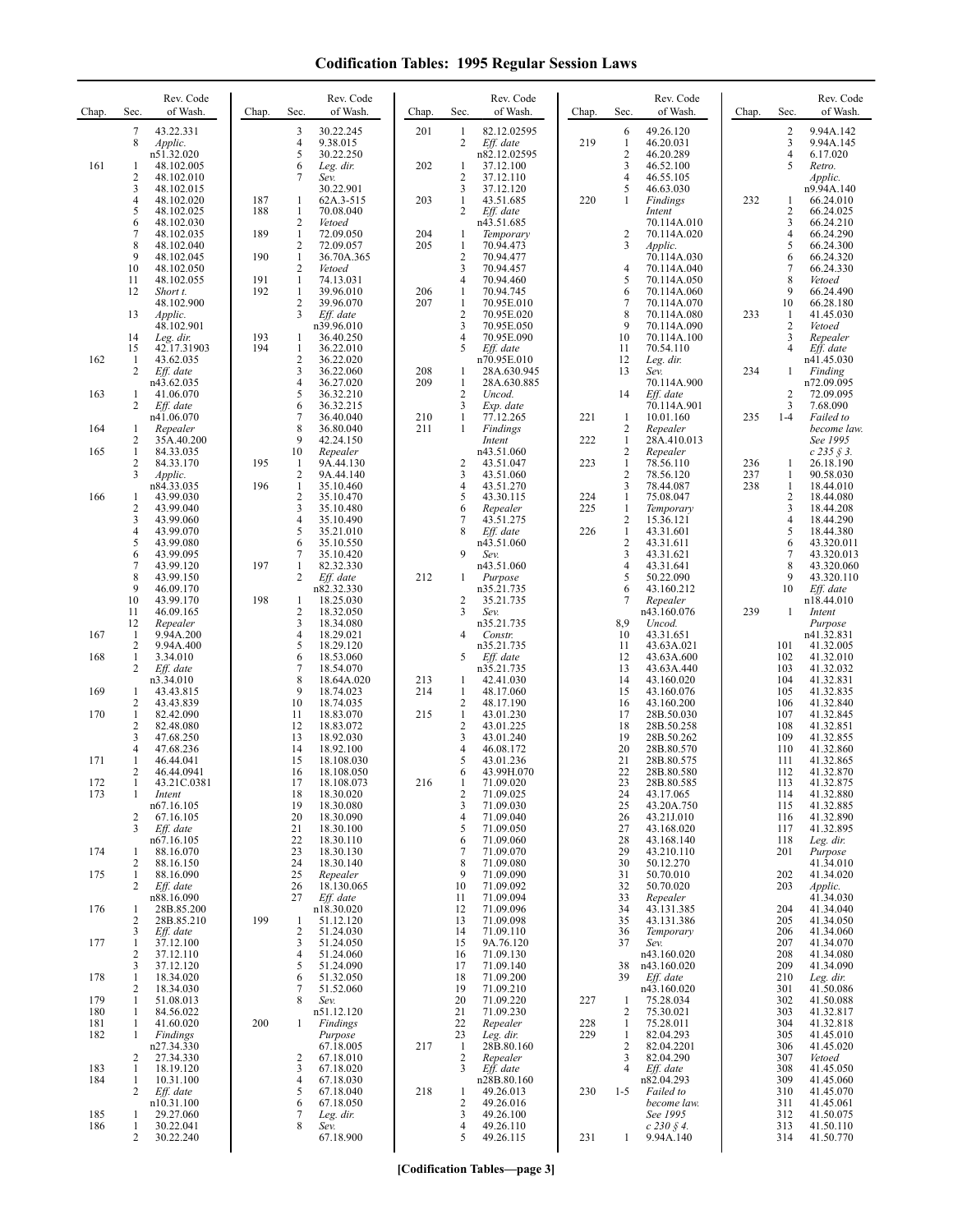| Chap.                    | Rev. Code<br>Sec.<br>of Wash.                                                                                                                                                                                                                                                          | Chap.             | Rev. Code<br>of Wash.<br>Sec.                                                                                                                                                                                                                                                            | Chap.                    | Sec.                                                                                              | Rev. Code<br>of Wash.                                                                                                                                                                        | Sec.<br>Chap.                                                                                                             | Rev. Code<br>of Wash.                                                                                                                                                                               | Chap.      | Sec.                                                                                      | Rev. Code<br>of Wash.                                                                                                                                                                                      |
|--------------------------|----------------------------------------------------------------------------------------------------------------------------------------------------------------------------------------------------------------------------------------------------------------------------------------|-------------------|------------------------------------------------------------------------------------------------------------------------------------------------------------------------------------------------------------------------------------------------------------------------------------------|--------------------------|---------------------------------------------------------------------------------------------------|----------------------------------------------------------------------------------------------------------------------------------------------------------------------------------------------|---------------------------------------------------------------------------------------------------------------------------|-----------------------------------------------------------------------------------------------------------------------------------------------------------------------------------------------------|------------|-------------------------------------------------------------------------------------------|------------------------------------------------------------------------------------------------------------------------------------------------------------------------------------------------------------|
|                          | 315<br>41.50.780<br>316<br>41.50.030<br>317<br>41.50.050<br>318<br>41.50.060<br>319<br>41.54.030<br>320<br>41.54.035<br>321<br>43.33A.190<br>322<br>41.04.440<br>323<br>41.04.445<br>324<br>41.04.450<br>325<br>41.34.100<br>326<br>Repealer                                           | 249<br>250<br>251 | 3<br>9A.44.135<br>$\mathbf{1}$<br>Repealer<br>2<br>Applic.<br>63.14.924<br>3<br>Savings<br>63.14.925<br>4<br>63.14.136<br>5<br>Eff. date<br>63.14.926<br>43.43.830<br>1<br>$\overline{2}$<br>43.43.832<br>1<br>84.55.120                                                                 | 260                      | 3<br>4<br>5<br>6<br>7<br>1<br>2<br>3<br>$\overline{4}$<br>5<br>6                                  | 49.60.222<br>49.60.225<br>49.60.240<br>49.60.260<br>Eff. date<br>n49.60.010<br>70.128.005<br>70.128.010<br>70.128.040<br>70.128.060<br>70.128.120<br>70.128.130                              | 16<br>17<br>18<br>268<br>$\mathbf{1}$<br>2<br>3<br>$\overline{4}$<br>5<br>269<br>101,                                     | n43.70.052<br>Sev.<br>n43.70.052<br>Eff. dates<br>n43.70.052<br>Purpose<br>n9.94A.030<br>9.94A.030<br>9A.44.130<br>9A.44.140<br>13.40.150<br>Repealer                                               | 271<br>272 | $\sqrt{2}$<br>3<br>4<br>5<br>6<br>7<br>8<br>1<br>1<br>$\overline{c}$<br>3<br>4            | 74.13.118<br>74.13.121<br>Temporary<br>26.33.110<br>26.33.310<br>26.33.260<br>26.33.045<br>47.13.020<br>46.32.080<br>46.32.090<br>46.32.100<br>n46.32.080                                                  |
| 240<br>241<br>242<br>243 | 327<br>Eff. date<br>n41.32.005<br>328<br>n41.32.005<br>1<br>5.60.060<br>43.280.080<br>1<br>1<br>50.04.232<br>2<br>n50.04.232<br>Findings<br>1                                                                                                                                          | 252<br>253<br>254 | $\mathbf{1}$<br>75.30.350<br>$\mathbf{1}$<br>51.52.060<br>2<br>51.32.160<br>$\mathbf{1}$<br>19.118.021<br>2<br>19.118.031<br>3<br>19.118.041<br>$\overline{4}$<br>19.118.061<br>5<br>19.118.080                                                                                          | 261                      | $\overline{7}$<br>8<br>9<br>10<br>11<br>12<br>1                                                   | 18.48.010<br>18.48.020<br>18.48.030<br>Leg. dir.<br>18.130.040<br>Eff. date<br>n18.130.040<br>70.94.656                                                                                      | 201<br>301<br>302<br>303<br>401<br>402<br>501                                                                             | 13.40.005<br>13.40.025<br>9.94A.040<br>Findings<br>n18.16.050<br>18.16.050<br>18.145.030                                                                                                            | 273        | 5<br>6<br>7<br>1<br>$\sqrt{2}$<br>3<br>4                                                  | 81.80.330<br>Repealer<br>Eff. dates<br>n46.32.080<br>41.56.030<br>41.56.465<br>Temporary<br>Repealer                                                                                                       |
|                          | n80.36.555<br>$\overline{2}$<br>80.04.010<br>3<br>80.36.555<br>$\overline{4}$<br>28A.335.320<br>5<br>80.36.560<br>6<br>35.21.895<br>$\sqrt{ }$<br>35A.21.275<br>8<br>36.32.475<br>9<br>38.52.525<br>10<br>38.52.535<br>43.43.934<br>11<br>12<br>Sev.<br>n80.36.555                     | 255               | 6<br>19.118.090<br>7<br>19.118.110<br>8<br>19.118.095<br>9<br>19.118.170<br>10<br>46.12.380<br>11<br>Eff. date<br>n19.118.021<br>12<br>Sev.<br>n19.118.021<br>Findings<br>1<br>17.26.005<br>2<br>Findings<br>Purpose                                                                     | 262<br>263<br>264<br>265 | $\overline{2}$<br>3<br>$\mathbf{1}$<br>$\mathbf{1}$<br>$\mathbf{1}$<br>2<br>1<br>2<br>3<br>4<br>5 | 70.94.120<br>Vetoed<br>36.18.190<br>70.05.072<br>41.32.570<br>Eff. date<br>n41.32.570<br>70.47.015<br>Intent<br>48.68.005<br>48.68.010<br>48.43.005<br>48.43.015                             | 502<br>503<br>504<br>505-701<br>801<br>901<br>1001<br>1101<br>1201<br>1202<br>1203<br>1301<br>1302                        | 18.145.050<br>18.145.070<br>18.145.080<br>Repealer<br>28B.10.804<br>Repealer<br>28B.80.575<br>38.54.030<br>38.52.030<br>38.52.040<br>Temporary<br>Repealer<br>39.19.041                             | 274        | 5<br>1<br>2<br>3<br>4<br>5<br>6<br>7<br>8<br>9<br>10<br>11                                | Eff. date<br>n41.56.030<br>46.12.030<br>82.08.0287<br>Repealer<br>35A.82.010<br>47.02.160<br>47.10.793<br>47.10.804<br>47.10.815<br>47.10.822<br>47.10.829<br>47.26.424                                    |
| 244                      | 13<br>Eff. date<br>n43.43.934<br>41.50.150<br>1<br>2<br>Intent<br>Applic.<br>n41.50.150                                                                                                                                                                                                |                   | 17.26.006<br>3<br>90.48.445<br>$\overline{4}$<br>75.20.108<br>5<br>90.58.030<br>6<br>17.10.010<br>$\overline{7}$<br>90.48.020                                                                                                                                                            |                          | 6<br>7<br>8<br>9<br>10<br>11                                                                      | 48.43.025<br>48.43.035<br>48.43.045<br>43.73.010<br>43.73.020<br>43.73.030                                                                                                                   | 1401<br>1402<br>1403<br>1404<br>1405<br>1406                                                                              | 43.19.190<br>43.19.1905<br>43.19.19052<br>43.19.1906<br>43.19.1937<br>43.19A.020                                                                                                                    |            | 12<br>13<br>14<br>15<br>16<br>17                                                          | 47.26.4252<br>47.26.4254<br>47.26.504<br>47.56.749<br>47.56.750<br>47.56.771                                                                                                                               |
| 245                      | 3<br>41.40.010<br>1<br>41.26.510<br>2<br>41.26.540<br>3<br>Eff. date<br>n41.26.510                                                                                                                                                                                                     |                   | 8<br>17.26.010<br>9<br>17.26.011<br>10<br>17.26.015<br>11<br>Findings<br>Applic.                                                                                                                                                                                                         |                          | 12<br>13<br>14<br>15<br>16                                                                        | 43.73.040<br>48.20.028<br>48.21.045<br>48.44.022<br>48.44.023                                                                                                                                | 1407<br>1501<br>1601<br>1701<br>1801                                                                                      | Repealer<br>Temporary<br>Repealer<br>Temporary<br>Repealer                                                                                                                                          |            | 18<br>19<br>20<br>21<br>22                                                                | 47.60.580<br>47.60.806<br>82.36.010<br>82.38.120<br>82.38.140                                                                                                                                              |
| 246                      | 26.50.010<br>1<br>$\overline{c}$<br>26.50.025<br>3<br>26.50.030<br>$\overline{4}$<br>26.50.035<br>5<br>26.50.040<br>6<br>26.50.050<br>$\tau$<br>26.50.060<br>8<br>26.50.070<br>9<br>26.50.080<br>10<br>26.50.090                                                                       | 256               | 17.26.007<br>17.26.020<br>12<br>13<br>Leg. dir.<br>14<br>Sev.<br>17.26.900<br>15<br>Eff. date<br>17.26.901<br>$\mathbf{1}$<br>46.12.215<br>2<br>46.12.310<br>3<br>46.80.005                                                                                                              |                          | 17<br>18<br>19<br>20<br>21<br>22<br>23<br>24<br>25<br>26                                          | 48.46.064<br>48.46.066<br>43.70.075<br>48.43.055<br>43.41.260<br>48.21.047<br>48.44.024<br>48.46.068<br>48.43.065<br>43.20A.860                                                              | 1901<br>1902,2001<br>2101<br>2102<br>2201<br>2202<br>2203<br>2204<br>2301<br>2302,2401                                    | 43.20A.750<br>Repealer<br>Temporary<br>43.280.090<br>43.70.010<br>43.70.070<br>70.170.020<br>Repealer<br>43.150.030<br>Repealer                                                                     | 275        | 23<br>24<br>25<br>26<br>-1<br>2<br>3<br>$\overline{4}$<br>5                               | 82.38.150<br>82.38.170<br>82.38.260<br>82.41.040<br>Finding<br>n10.73.150<br>10.73.150<br>10.73.160<br>13.40.145<br>Sev.                                                                                   |
|                          | 11<br>26.50.055<br>12<br>26.50.095<br>13<br>26.50.100<br>14<br>26.50.110<br>15<br>26.50.115<br>26.50.123<br>16<br>17<br>26.50.125<br>26.50.160<br>18<br>19<br>26.50.135<br>20<br>10.31.100<br>21<br>10.99.020<br>22<br>10.99.030<br>23<br>10.99.040<br>24<br>Temporary<br>25<br>Vetoed |                   | 4<br>46.80.010<br>5<br>46.80.020<br>6<br>46.80.040<br>46.80.050<br>$\,$ 8 $\,$<br>46.80.060<br>9<br>46.80.070<br>10<br>46.80.080<br>11<br>46.80.090<br>46.80.100<br>12<br>46.80.110<br>13<br>14<br>46.80.121<br>15<br>46.80.130<br>16<br>46.80.150<br>17<br>46.80.160<br>18<br>46.80.170 | 266                      | 27<br>28<br>29<br>30<br>31<br>32<br>$\mathbf{1}$<br>$\overline{2}$<br>3<br>4<br>5                 | Repealer<br>Leg. dir.<br>n70.47.015<br>Eff. dates<br>n70.47.015<br>Savings<br>n70.47.015<br>Sev.<br>n70.47.015<br>70.47.060<br>70.47.020<br>70.47.160<br>Repealer<br>Eff. date<br>n70.47.060 | 2501<br>2601<br>2602<br>2603<br>2604<br>2605<br>2606<br>2607<br>2608,2701<br>2801<br>2802<br>2803<br>2804<br>2901<br>2902 | 46.61.380<br>82.44.180<br>81.104.090<br>47.26.121<br>47.66.030<br>47.26.140<br>47.66.040<br>47.26.160<br>Repealer<br>70.95D.010<br>70.95D.060<br>Repealer<br>70.95D.051<br>70.95B.020<br>70.95B.040 | 276<br>277 | 1<br>2<br>1<br>$\overline{2}$<br>3<br>$\overline{4}$<br>5<br>6<br>7<br>8<br>9<br>10<br>11 | n10.73.150<br>51.32.215<br>Applic.<br>n51.32.215<br>18.170.030<br>18.170.165<br>18.170.175<br>18.170.060<br>18.170.070<br>18.170.090<br>18.170.100<br>18.170.110<br>18.170.120<br>18.170.130<br>18.170.160 |
|                          | 26<br>26.09.060<br>27<br>26.09.300<br>28<br>Vetoed<br>29<br>26.10.115<br>30<br>26.10.220<br>31<br>26.26.130<br>32<br>26.26.137<br>33<br>26.26.138<br>34<br>4.24.130<br>35<br>10.14.200<br>10.14.080<br>36<br>37<br>36.18.010<br>38<br>Temporary<br>39<br>Eff. date                     | 257               | 19<br>46.80.180<br>20<br>46.80.190<br>21<br>46.80.900<br>22<br>Temporary<br>23<br>46.12.030<br>24<br>46.12.075<br>25<br>46.63.020<br>26<br>46.70.180<br>27<br>Repealer<br>2.32.160<br>-1<br>$\sqrt{2}$<br>2.32.170<br>3<br>Vetoed<br>$\overline{4}$<br>40.04.100<br>5<br>40.04.110       | 267                      | 1<br>$\overline{c}$<br>3<br>4<br>5<br>6<br>7<br>8<br>9<br>10<br>11<br>12                          | 43.70.052<br>43.70.054<br>Findings<br>Intent<br>43.70.064<br>43.70.066<br>43.70.068<br>42.17.310<br>43.70.510<br>43.72.310<br>Temporary<br>43.72.320<br>Uncod.<br>Repealer                   | 2903<br>2904<br>2905<br>2906<br>2907<br>2908<br>2909<br>3001<br>3101<br>3201<br>3301,3401<br>3501<br>3601<br>3602         | 70.95B.100<br>70.119.020<br>70.119.050<br>70.119.110<br>Repealer<br>70.95B.071<br>70.119.081<br>Temporary<br>75.30.050<br>75.44.140<br>Repealer<br>90.70.065<br>n18.16.050<br>Sev.                  |            | 12<br>13<br>14<br>15<br>16<br>17<br>18<br>19<br>20<br>21<br>22<br>23<br>24<br>25          | 18.170.170<br>Vetoed<br>18.170.190<br>18.170.230<br>18.170.250<br>18.165.010<br>18.165.020<br>18.165.030<br>18.165.155<br>18.165.040<br>18.165.050<br>18.165.060<br>18.165.165<br>18.165.070               |
| 247<br>248               | n36.18.010<br>40<br>Sev.<br>n26.50.010<br>80.28.212<br>1<br>1<br>9A.44.130<br>2<br>9A.44.140                                                                                                                                                                                           | 258<br>259        | $1 - 3$<br>Failed to<br>become law.<br>See 1995<br>$c\;258\;$ § 3.<br>49.60.010<br>1<br>$\overline{2}$<br>49.60.040                                                                                                                                                                      |                          | 13<br>14<br>15                                                                                    | Failed to<br>become law.<br>See 1995<br>$c$ 267 $§$ 14.<br>Contingency<br>Leg. dir.                                                                                                          | 3603<br>3604<br>270<br>1                                                                                                  | n18.16.050<br>Eff. date<br>Eff. date<br>n18.16.050<br>Finding<br>n74.13.118                                                                                                                         |            | 26<br>27<br>28<br>29<br>30<br>31                                                          | 18.165.080<br>18.165.090<br>18.165.100<br>18.165.110<br>18.165.120<br>18.165.130                                                                                                                           |

**[Codification Tables—page 4]**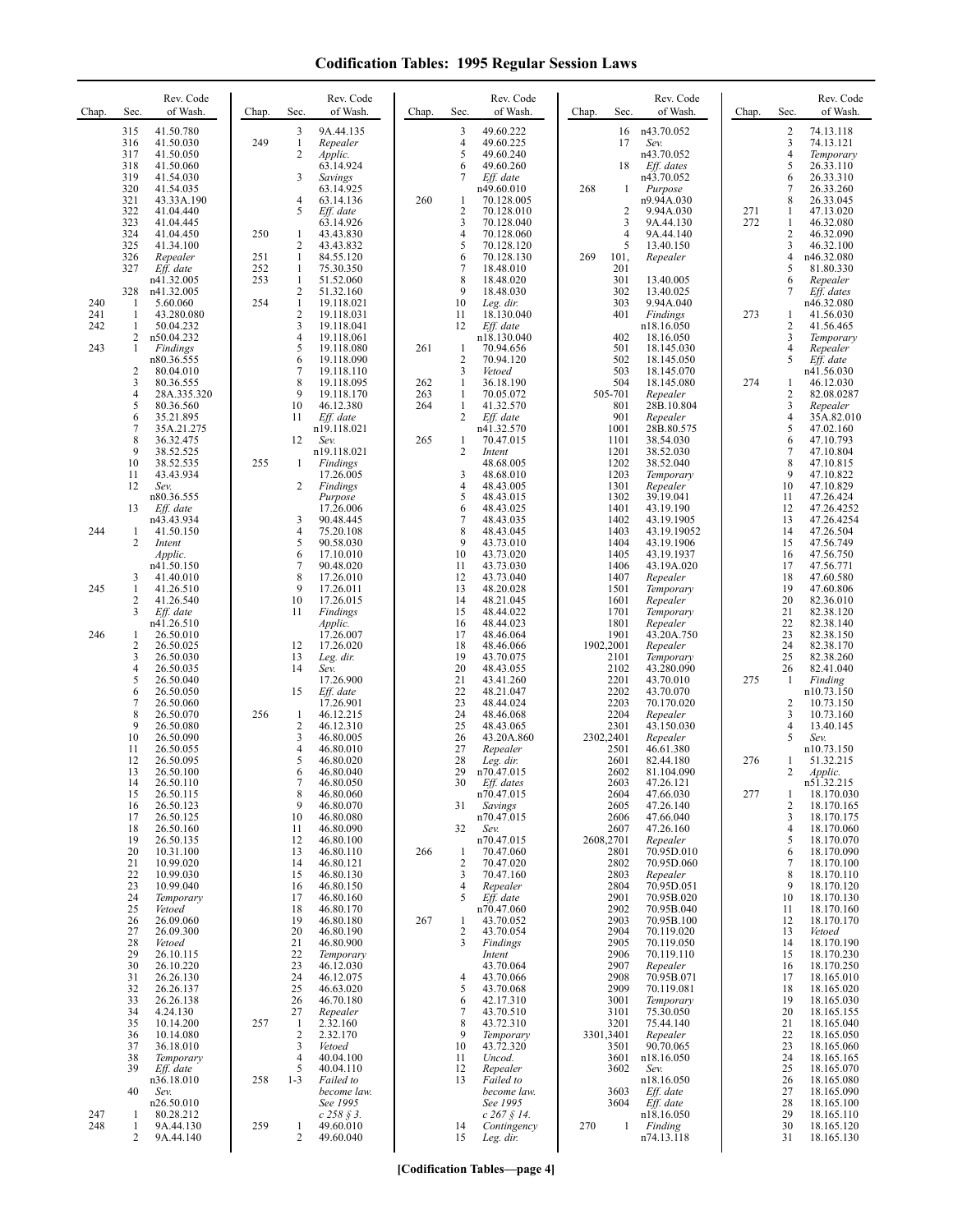| Chap. | Sec.                    | Rev. Code<br>of Wash.      | Chap. | Sec.                           | Rev. Code<br>of Wash.    | Chap.      | Sec.                         | Rev. Code<br>of Wash.    | Chap.      | Sec.                 | Rev. Code<br>of Wash.     | Chap. | Sec.              | Rev. Code<br>of Wash.      |
|-------|-------------------------|----------------------------|-------|--------------------------------|--------------------------|------------|------------------------------|--------------------------|------------|----------------------|---------------------------|-------|-------------------|----------------------------|
|       | 32<br>33                | 18.165.140<br>18.165.150   |       | 12                             | 48.30A.060               |            | 5                            | Intent                   |            | 69<br>70             | 36.80.080<br>36.82.200    |       | 6<br>7            | 13.32A.050<br>13.32A.060   |
|       | 34                      | 18.165.160                 |       | 13<br>14                       | 48.30A.065<br>48.30A.070 |            |                              | Sev.<br>n50.04.320       |            | 71                   | 40.14.070                 |       | 8                 | 13.32A.070                 |
|       | 35<br>36                | 18.165.170<br>18.165.180   |       | 15<br>16                       | 42.17.31904<br>48.01.030 |            | 6<br>7                       | n50.04.320<br>Eff. date  |            | 72<br>73             | 42.24.080<br>42.24.090    |       | 9<br>10           | Vetoed<br>13.32A.090       |
|       | 37                      | 18.165.190                 |       | 17                             | 48.18.460                |            |                              | n50.04.320               |            | 74                   | 53.06.060                 |       | 11                | 13.32A.120                 |
|       | 38<br>39                | 18.165.220<br>18.165.240   |       | 18<br>19                       | 48.30.210<br>48.30.220   | 297        | 1<br>2                       | 11.88.030<br>11.88.040   |            | 75<br>76             | 56.08.110<br>57.08.110    |       | 12<br>13          | 13.32A.130<br>13.32A.042   |
|       | 40                      | Sev.                       |       | 20                             | 48.50.010                |            | 3                            | 11.88.045                |            | 77                   | 70.12.070                 |       | 14                | 13.32A.044                 |
|       | 41                      | 18.170.901<br>Eff. date    |       | 21<br>22                       | 48.50.020<br>48.50.030   |            | 4<br>5                       | 11.88.090<br>11.88.095   |            | 78<br>79             | 26.04.210<br>Repealer     |       | 15<br>16          | 13.32A.140<br>13.32A.150   |
|       |                         | 18.170.902                 |       | 23                             | 48.50.040                |            | 6                            | 11.92.050                |            | 80                   | Leg. dir.                 |       | 17                | 13.32A.160                 |
| 278   | 1<br>$\sqrt{2}$         | 82.24.010<br>82.24.030     |       | 24<br>25                       | 48.50.075<br>48.80.020   |            | 7<br>8                       | 11.92.053<br>11.92.180   | 302        | 1                    | Intent<br>n74.15.010      |       | 18<br>19          | 13.32A.170<br>13.32A.175   |
|       | 3<br>$\overline{4}$     | 82.24.040<br>82.24.050     |       | 26<br>27                       | 2.48.180<br>9.12.010     | 298        | 9<br>$\mathbf{1}$            | 11.94.010<br>82.14.046   |            | $\overline{2}$<br>3  | 74.15.010<br>74.15.020    |       | 20<br>21          | 13.32A.179<br>13.32A.095   |
|       | 5                       | 82.24.080                  |       | 28                             | 9.94A.320                |            | 2                            | Contingency              |            | $\overline{4}$       | 74.15.030                 |       | 22                | 13.32A.177                 |
|       | 6<br>7                  | 82.24.090<br>82.24.110     |       | 29<br>30                       | 9A.68.060<br>9A.72.010   | 299<br>300 | $\mathbf{1}$<br>$\mathbf{1}$ | 18.74.023<br>13.40.220   |            | 5<br>6               | 74.15.130<br>74.15.132    |       | 23<br>24          | 13.32A.180<br>13.32A.190   |
|       | 8<br>9                  | 82.24.120<br>82.24.230     |       | 31<br>32                       | 9A.72.030<br>9A.76.175   |            | 2                            | Eff. date<br>n13.40.220  |            | $\overline{7}$<br>8  | 74.15.125<br>74.15.100    |       | 25<br>26          | 13.32A.191<br>13.32A.192   |
|       | 10                      | 82.24.250                  |       | 33                             | 9A.76.020                | 301        | 1                            | 43.09.010                |            | 9                    | Vetoed                    |       | 27                | 13.32A.194                 |
|       | 11<br>12                | 82.24.260<br>82.24.270     |       | 34<br>35                       | 9A.82.010<br>18.130.190  |            | 2<br>3                       | 43.09.025<br>43.09.035   | 303        | $\mathbf{1}$         | Findings<br>Intent        |       | 28<br>29          | 13.32A.196<br>13.32A.250   |
|       | 13                      | 82.24.280                  |       | 36                             | Temporary                |            | 4                            | 43.09.045                |            | 2<br>$\mathbf{1}$    | 28A.630.886               |       | 30,31             | Vetoed                     |
|       | 14<br>15                | 82.24.290<br>82.24.235     |       | 37<br>38                       | Repealer<br>Leg. dir.    |            | 5<br>6                       | 43.09.165<br>43.09.170   | 304        | 2                    | 48.14.022<br>Eff. date    |       | 32<br>33          | 13.32A.205<br>Vetoed       |
|       | 16<br>17                | 82.26.010<br>Eff. date     |       | 39                             | Eff. date<br>48.30A.900  |            | 7<br>8                       | 43.09.180<br>43.09.185   | 305        | $\mathbf{1}$         | n48.14.022<br>2.10.100    |       | 34<br>35          | 13.32A.082<br>Vetoed       |
|       |                         | n82.24.010                 | 286   | 1                              | 41.40.010                |            | 9                            | 43.09.200                |            | 2                    | Retro.                    |       | 36                | 13.32A.084                 |
| 279   | 1<br>2                  | 56.24.205<br>57.24.210     |       | 2<br>3                         | 41.40.056<br>41.40.057   |            | 10<br>11                     | 43.09.205<br>43.09.220   |            |                      | Applic.<br>n2.10.100      |       | 37<br>38          | 13.32A.086<br>Vetoed       |
|       | 3                       | Applic.<br>35.13.900       |       | 4<br>5                         | 41.40.062<br>41.40.160   |            | 12<br>13                     | 43.09.230<br>43.09.240   | 306        | 1<br>$\overline{c}$  | 84.36.060<br>Applic.      |       | 39<br>40          | 13.04.030<br>13.04.040     |
|       | $\overline{4}$          | Applic.                    |       | 6                              | Repealer                 |            | 14                           | 43.09.245                |            |                      | n84.36.060                |       | 41                | 13.04.093                  |
| 280   | 1                       | 35A.14.901<br>43.22.335    | 287   | 1<br>$\mathbf{2}$              | 82.36.010<br>82.36.380   |            | 15<br>16                     | 43.09.260<br>43.09.265   |            | 3                    | $Eff.$ date<br>n84.36.060 |       | 42<br>43          | Temporary<br>13.32A.300    |
|       | 2<br>3                  | 43.22.340<br>43.22.345     |       | 3<br>$\overline{4}$            | 82.38.020<br>82.38.270   |            | 17<br>18                     | 43.09.270<br>43.09.280   | 307        | 1<br>$\overline{2}$  | 11.100.010<br>11.100.020  |       | 44<br>45          | 13.32A.125<br>43.43.510    |
|       | $\overline{4}$          | 43.22.350                  |       | 5                              | 9A.04.080                |            | 19                           | 43.09.2801               |            | 3                    | 11.100.035                |       | 46                | 70.96A.090                 |
|       | 5<br>6                  | 43.22.434<br>43.22.355     | 288   | $\mathbf{1}$<br>2              | 9.94A.080<br>9.94A.090   |            | 20<br>21                     | 43.09.282<br>43.09.290   |            | $\overline{4}$<br>5  | 11.100.045<br>11.100.047  |       | 47<br>48          | 70.96A.095<br>70.96A.097   |
|       | 7                       | 43.22.360                  |       | 3                              | 9.94A.440                |            | 22                           | 43.09.310                |            | 6                    | 11.100.130                |       | 49                | 70.96A.140                 |
|       | 8<br>9                  | 43.22.370<br>43.22.380     | 289   | $\mathbf{1}$<br>$\overline{c}$ | 43.22.360<br>43.22.480   |            | 23<br>24                     | 43.09.330<br>43.09.340   |            | 7                    | Applic.<br>n11.100.010    |       | 50,51<br>52       | Vetoed<br>71.34.030        |
|       | 10<br>11                | 43.22.390<br>43.22.400     | 290   | $\mathbf{1}$<br>$\overline{c}$ | 67.28.210<br>67.28.270   |            | 25<br>26                     | 43.09.410<br>43.09.412   | 308        | 8<br>$\mathbf{1}$    | Vetoed<br>Temporary       |       | 53<br>54          | 71.34.050<br>71.34.070     |
|       | 12                      | 43.22.410                  | 291   | $\mathbf{1}$                   | 3.02.045                 |            | 27                           | 43.09.414                |            | 2                    | Eff. date                 |       | 55                | Vetoed                     |
| 281   | 13<br>1                 | 43.22.420<br>41.50.255     |       | 2<br>3                         | 3.46.120<br>3.50.100     |            | 28<br>29                     | 43.09.416<br>43.09.418   | 309<br>310 | 1<br>$\mathbf{1}$    | 82.14.340<br>Findings     |       | 56<br>57          | 71.34.025<br>Vetoed        |
|       | 2                       | Eff. date<br>n41.50.255    |       | 4<br>5                         | 35.20.220<br>3.62.020    |            | 30<br>31                     | 3.30.070<br>3.62.020     |            |                      | Intent<br>28B.10.680      |       | 58<br>59          | 71.34.035<br>Vetoed        |
| 282   | 1                       | 70.41.030                  |       | 6                              | 3.62.040                 |            | 32                           | 14.08.090                |            | 2                    | 28B.10.682                |       | 60                | 74.13.032                  |
|       | $\overline{2}$<br>3     | 18.106.010<br>70.41.040    |       | 7<br>8                         | 10.82.090<br>36.18.190   |            | 33<br>34                     | 35.02.132<br>35.07.230   | 311        | 3<br>1               | 28B.10.685<br>74.14C.005  |       | 61<br>62          | 74.13.0321<br>74.13.033    |
|       | $\overline{4}$<br>5     | 70.41.120<br>74.42.600     | 292   | 1<br>2                         | 5.28.010<br>10.14.040    |            | 35<br>36                     | 35.21.270<br>35.23.121   |            | $\overline{2}$<br>3  | 74.14C.010<br>74.14C.020  |       | 63<br>64          | 74.13.034<br>Vetoed        |
|       | 6                       | 70.41.122                  |       | 3                              | 10.82.070                |            | 37                           | 35.23.535                |            | 4                    | 74.14C.030                |       | 65                | 74.13.036                  |
| 283   | 7<br>1                  | Temporary<br>Intent        |       | 4<br>5                         | 11.86.031<br>12.40.105   |            | 38<br>39                     | 35.27.510<br>35.33.031   |            | 5<br>6               | 74.14C.080<br>74.14C.040  |       | 66<br>67          | 28A.225.025<br>28A.225.020 |
|       | $\overline{\mathbf{c}}$ | 64.38.005<br>64.38.010     |       | 6<br>7                         | 12.40.110<br>13.64.020   |            | 40<br>41                     | 35.33.041<br>35.33.075   |            | $\overline{7}$<br>8  | 74.14C.042<br>74.14C.090  |       | 68<br>69          | 28A.225.030<br>28A.225.035 |
|       | 3                       | 64.38.015                  |       | 8                              | Vetoed                   |            | 42                           | 35.33.111                |            | 9                    | 74.14C.050                |       | 70                | 36.18.020                  |
|       | $\overline{4}$<br>5     | 64.38.020<br>64.38.025     |       | 9<br>10                        | 34.05.514<br>36.18.020   |            | 43<br>44                     | 35.34.050<br>35.34.060   |            | 10<br>11             | 74.14C.060<br>74.14C.070  |       | 71<br>72          | 28A.225.095<br>28A.225.151 |
|       | 6<br>7                  | 64.38.030<br>64.38.035     |       | 11<br>12                       | Vetoed                   |            | 45<br>46                     | 35.34.120                |            | 12                   | 74.14C.100<br>74.14C.032  |       | 73<br>74          | 28A.225.060<br>28A.225.090 |
|       | 8                       | 64.38.040                  |       | 13                             | 36.18.012<br>36.18.014   |            | 47                           | 35.34.130<br>35.34.190   |            | 13<br>14             | 74.13.042                 |       | 75                | 28A.225.110                |
|       | 9<br>10                 | 64.38.045<br>64.38.050     |       | 14<br>15                       | 36.18.016<br>36.18.018   |            | 48<br>49                     | 35.76.020<br>35.76.030   |            | 15<br>16             | 13.04.030<br>13.50.100    |       | 76-80<br>81       | Vetoed<br>Temporary        |
|       | 11                      | Leg. dir.                  |       | 16                             | 36.18.022                |            | 50                           | 35.76.050                |            | 17                   | 26.44.030                 |       | 82                | 28A.600.035                |
| 284   | -1                      | Findings<br>n28A.415.025   |       | 17<br>18                       | 40.14.027<br>49.60.227   |            | 51<br>52                     | 35A.33.030<br>35A.33.040 |            | 18<br>19             | 74.15.020<br>13.34.130    |       | 83<br>84          | 82.14.300<br>82.14.320     |
|       | 2<br>3                  | 28A.415.020<br>28A.415.025 |       | 19<br>20                       | 65.12.780<br>70.02.070   |            | 53<br>54                     | 35A.33.075<br>35A.33.110 |            | 20<br>21             | 13.34.145<br>74.13.280    |       | 85                | Eff. dates<br>n28A.225.095 |
|       | 4                       | Temporary                  |       | 21                             | 90.03.180                |            | 55                           | 35A.34.050               |            | 22                   | 74.15.120                 |       | 86                | Repealer                   |
| 285   | 1                       | Findings<br>Intent         | 293   | 22<br>$\mathbf{1}$             | Repealer<br>35.82.040    |            | 56<br>57                     | 35A.34.060<br>35A.34.120 |            | 23<br>24             | 13.34.030<br>13.34.233    | 313   | 87<br>-1          | Contingency<br>13.34.110   |
|       | $\overline{\mathbf{c}}$ | 48.30A.005<br>48.30A.010   | 294   | $\overline{2}$<br>$\mathbf{1}$ | 35.82.130<br>18.106.280  |            | 58<br>59                     | 35A.34.130<br>35A.34.190 |            | 25<br>26             | 28A.225.330<br>74.13.065  | 314   | 2<br>$\mathbf{1}$ | 13.34.130<br>9.94.010      |
|       | 3                       | 48.30A.015                 | 295   | 1                              | 18.79.260                |            | 60                           | 35A.37.010               |            | 27                   | 13.34.110                 |       | 2                 | 9.94.020                   |
|       | $\overline{4}$<br>5     | 48.30A.020<br>48.30A.025   |       | 2<br>3                         | 18.79.270<br>Temporary   |            | 61<br>62                     | 36.22.140<br>36.40.030   |            | 28<br>29             | Repealer<br>Contingency   |       | 3<br>4            | 9.94.030<br>9.94.040       |
|       | 6                       | 48.30A.030                 |       | 4                              | Eff. date                |            | 63                           | 36.40.040                | 312        | -1<br>$\overline{c}$ | 13.32A.010                |       | 5                 | 9.94.041                   |
|       | $\overline{7}$<br>8     | 48.30A.035<br>48.30A.040   | 296   | 1                              | n18.79.260<br>50.04.320  |            | 64<br>65                     | 36.40.080<br>36.40.220   |            |                      | Short t.<br>n13.32A.010   | 315   | 6<br>1            | 9.94.049<br>81.48.010      |
|       | 9<br>10                 | 48.30A.045<br>48.30A.050   |       | $\overline{c}$<br>3            | 50.44.050<br>50.44.053   |            | 66<br>67                     | 36.47.060<br>36.68.530   |            | 3<br>$\overline{4}$  | 13.32A.030<br>13.32A.152  | 316   | 2<br>1            | 81.48.015<br>9.94A.360     |
|       | 11                      | 48.30A.055                 |       | 4                              | Finding                  |            | 68                           | 36.69.160                |            | 5                    | 13.32A.040                |       | 2                 | 9.94A.390                  |
|       |                         |                            |       |                                |                          |            |                              |                          |            |                      |                           |       |                   |                            |

**[Codification Tables—page 5]**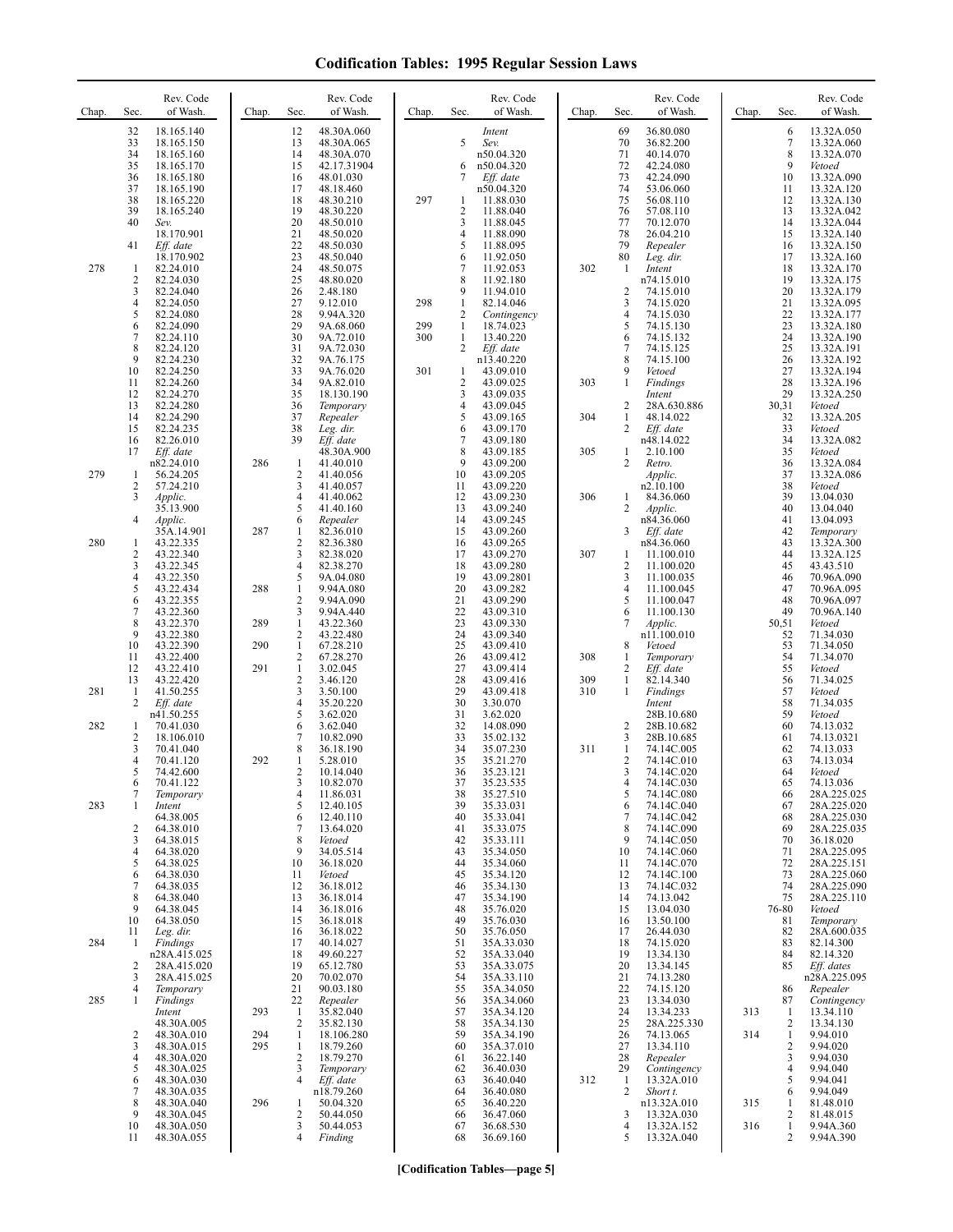| Chap.      | Sec.                 | Rev. Code<br>of Wash.    | Chap.      | Sec.                | Rev. Code<br>of Wash.      | Chap.      | Sec.                | Rev. Code<br>of Wash.      | Chap. | Sec.       | Rev. Code<br>of Wash.      | Chap.      | Sec.                | Rev. Code<br>of Wash.    |
|------------|----------------------|--------------------------|------------|---------------------|----------------------------|------------|---------------------|----------------------------|-------|------------|----------------------------|------------|---------------------|--------------------------|
| 317        | 1<br>2               | 18.92.010<br>18.92.060   |            | 21,22<br>23         | Repealer<br>Sev.           |            | 15<br>16            | 25.15.060<br>25.15.085     |       | 204<br>205 | 43.21C.075<br>43.21C.080   |            | 703<br>704          | 36.70C.020<br>36.70C.030 |
| 318        | 1                    | 82.04.030                |            |                     | n46.20.308                 |            | 17                  | 25.15.130                  |       | 206        | 43.21C.110                 |            | 705                 | 36.70C.040               |
|            | $\overline{c}$<br>3  | 82.32.145<br>82.36.310   |            | 24                  | Eff. dates<br>n46.20.308   |            | 18<br>19            | 25.15.220<br>25.15.250     |       | 207<br>301 | 43.21C.900<br>90.58.020    |            | 706<br>707          | 36.70C.050<br>36.70C.060 |
|            | 4<br>5               | 82.48.010<br>84.40.185   | 333<br>334 | -1<br>$1 - 3$       | 90.58.147<br>Temporary     |            | 20<br>21            | 25.15.280<br>25.15.310     |       | 302<br>303 | Vetoed<br>90.58.050        |            | 708<br>709          | 36.70C.070<br>36.70C.080 |
|            | 6                    | 9.41.135                 |            | $\overline{4}$      | Contingency                |            | 22                  | 24.06.045                  |       | 304        | 90.58.060                  |            | 710                 | 36.70C.090               |
|            | 7<br>8               | 82.32.320<br>84.34.230   | 335        | 101<br>102          | 28A.150.360<br>28A.150.370 |            | 23                  | Eff. date<br>n24.06.045    |       | 305<br>306 | 90.58.080<br>90.58.090     |            | 711<br>712          | 36.70C.100<br>36.70C.110 |
|            | 9<br>10              | 84.52.069<br>84.52.105   |            | 103<br>104          | 28A.150.380<br>28A.215.010 | 338<br>339 | 1<br>$\mathbf{1}$   | 48.05.310<br>43.143.010    |       | 307<br>308 | 90.58.100<br>90.58.120     |            | 713<br>714          | 36.70C.120<br>36.70C.130 |
|            | 11<br>12             | Repealer<br>Eff. date    |            | 105<br>106          | 28A.215.040<br>28A.315.680 | 340<br>341 | 1<br>1              | 67.28.310<br>42.17.260     |       | 309<br>310 | 90.58.140<br>90.58.180     |            | 715<br>716          | 36.70C.140<br>7.16.360   |
|            |                      | n82.04.030               |            | 107                 | 28A.625.010                |            | $\overline{2}$      | 42.17.300                  |       | 311        | 90.58.190                  |            | 717                 | 58.17.180                |
| 319        | 1<br>$\overline{c}$  | 74.09.240<br>18.64.011   |            | 108<br>109          | 28A.625.050<br>28A.630.868 | 342        | 3<br>$\mathbf{1}$   | 42.17.305<br>90.46.005     |       | 312<br>313 | 34.05.461<br>Repealer      |            | 718<br>719          | 4.84.370<br>Leg. dir.    |
|            | 3<br>4               | 18.64.450<br>18.64.460   |            | 110<br>111          | 28A.630.870<br>28A.630.874 |            | $\overline{c}$<br>3 | 90.46.010<br>90.46.080     |       | 401        | Findings<br>36.70B.010     |            | 801<br>802          | 90.61.010<br>90.61.020   |
|            | 5<br>6               | 18.64.165<br>18.64.470   |            | 112<br>113          | 28A.630.880<br>Repealer    |            | 4<br>5              | 90.46.090<br>90.46.100     |       | 402<br>403 | 36.70B.020<br>Intent       |            | 803<br>804          | 90.61.030<br>90.61.040   |
|            | 7                    | 18.64.255                |            | 201                 | 28A.205.050                |            | 6                   | 90.46.042                  |       |            | Findings                   |            | 805                 | 90.61.050                |
| 320        | 1<br>$\overline{c}$  | n82.38.310<br>82.36.450  |            | 202<br>203          | 28A.630.400<br>Repealer    |            | 7<br>8              | 90.46.044<br>90.46.072     |       | 404        | n36.70B.030<br>36.70B.030  |            | 806                 | Exp. date<br>90.61.900   |
|            | 3<br>4               | 82.38.310<br>Sev.        |            | 204<br>205          | 28A.170.075<br>28A.170.090 |            | 9<br>10             | 90.46.050<br>Constr.       |       | 405<br>406 | 36.70B.040<br>36.70B.050   |            | 901                 | Sev.<br>n36.70A.470      |
|            | 5                    | Eff. date<br>n82.38.310  |            | 301<br>302          | 28B.06.010<br>28B.06.020   |            | 11                  | n90.46.005<br>Eff. date    |       | 407<br>408 | 36.70B.060<br>36.70B.070   |            | 902<br>903          | n36.70A.470<br>Vetoed    |
| 321        | 1                    | 70.96A.400               |            | 303                 | 28B.06.030                 |            |                     | n90.46.005                 |       | 409        | 36.70B.080                 |            | 904                 | Eff. date<br>90.61.901   |
|            | $\overline{c}$<br>3  | 70.96A.410<br>70.96A.420 |            | 304<br>305          | 28A.600.420<br>Leg. rev.   | 343        | 1<br>$\overline{2}$ | 19.27.031<br>19.27A.080    |       | 410<br>411 | 36.70B.080<br>Exp. date    | 348        | 1                   | Intent                   |
| 322        | 1<br>2               | 50.29.026<br>n50.29.026  |            | 306<br>307          | Leg. rev.<br>Repealer      |            | 3<br>4              | 70.92.110<br>70.92.120     |       | 412        | n36.70B.080<br>$Eff.$ date | 349        | 2<br>$\mathbf{1}$   | Approp.<br>28B.15.620    |
| 323        | 1<br>$\overline{c}$  | 4.24.240<br>4.24.290     |            | 308<br>309          | 28A.215.020<br>28A.215.030 |            | 5<br>6              | 70.92.130<br>70.92.150     |       | 413        | n36.70B.080<br>36.70B.090  | 350        | 1                   | Findings<br>43.332.005   |
|            | 3<br>4               | 7.70.020<br>18.06.010    |            | 310<br>401          | 28A.215.050<br>28A.405.120 |            | $\overline{7}$<br>8 | 70.92.160<br>Repealer      |       | 414<br>415 | 36.70B.100<br>36.70B.110   |            | $\overline{c}$<br>3 | 43.332.010<br>Vetoed     |
|            | 5                    | 18.06.020                |            | 402                 | Repealer                   | 344        | 1                   | 30.04.111                  |       | 416        | 36.70B.120                 |            | 4                   | Leg. dir.                |
|            | 6<br>7               | 18.06.045<br>18.06.080   |            | 403<br>404          | 28A.415.105<br>28B.90.005  |            | $\overline{2}$<br>3 | 30.04.215<br>30.08.180     |       | 417<br>418 | 36.70B.130<br>36.70B.140   | 351<br>352 | 1<br>1              | 9.41.070<br>82.66.010    |
|            | 8<br>9               | 18.06.090<br>18.06.110   |            | 405<br>501          | Repealer<br>28A.215.170    | 345        | 4<br>1              | 30.08.190<br>Intent        |       | 419<br>420 | 36.70B.150<br>36.70B.160   |            | 2<br>3              | 82.66.020<br>82.66.030   |
|            | 10<br>11             | 18.06.120<br>18.06.130   |            | 502<br>503          | 28A.320.200<br>28A.330.100 |            | $\overline{2}$      | n41.32.489<br>41.32.489    |       | 421<br>422 | 64.40.050<br>43.21C.033    |            | 4<br>5              | 82.66.040<br>82.66.060   |
|            | 12                   | 18.06.140                |            | 504                 | 28A.400.306                |            | 3                   | 41.32.4851                 |       | 423        | 35.63.130                  |            | 6                   | 82.66.050                |
|            | 13<br>14             | 18.06.190<br>18.06.200   |            | 505<br>506          | 28A.630.885<br>28A.630.952 |            | 4<br>5              | 41.32.4872<br>41.40.197    |       | 424<br>425 | 35A.63.170<br>36.70.970    |            | 7                   | Sev.<br>82.66.900        |
|            | 15<br>16             | 18.120.020<br>18.130.040 |            | 507<br>508          | 28A.650.015<br>Repealer    |            | 6<br>7              | 41.40.1971<br>41.40.1984   |       | 426<br>427 | 58.17.090<br>58.17.092     |            | 8<br>9              | Leg. dir.<br>Eff. date   |
| 324        | -1<br>$\overline{c}$ | 13.40.215<br>28A.225.330 |            | 601<br>602          | 28A.180.080<br>28A.225.220 |            | 8<br>9              | 41.40.1986<br>41.32.010    |       | 428<br>429 | 58.17.100<br>58.17.330     | 353        | 1                   | 82.66.901<br>18.108.040  |
| 325        | $\mathbf{1}$         | 84.33.073                |            | 603                 | 28A.225.250                |            | 10                  | 41.40.010                  |       | 430        | 43.330.125                 |            | 2                   | 18.108.085               |
| 326        | 2<br>1               | Eff. date<br>40.14.020   |            | 604<br>605          | 28A.335.160<br>Repealer    |            | 11<br>12            | Repealer<br>Leg. rev.      |       | 431<br>432 | Leg. dir.<br>Leg. rev.     |            | 3<br>4-6            | 18.130.045<br>Vetoed     |
| 327        | $\overline{c}$<br>1  | Contingency<br>Vetoed    |            | 701<br>702          | 28A.405.070<br>28A.405.460 |            | 13<br>14            | 41.50.760<br>Eff. date     |       | 433        | Exp. date<br>Applic.       |            | 7<br>8              | 43.63A.720<br>43.63A.725 |
|            | 2<br>3               | Uncod.<br>Eff. date      |            | 703<br>801          | Repealer<br>28A.900.105    | 346        |                     | n41.32.489<br>82.08.02915  |       | 501        | Findings<br>Intent         |            | 9<br>10             | 43.63A.730<br>43.63A.735 |
| 328<br>329 | 1<br>1               | 75.20.320<br>84.38.020   |            | 802<br>803          | Exp. date<br>Exp. date     |            | 2<br>3              | 82.12.02915<br>82.08.02917 |       | 502        | n36.70B.170<br>36.70B.170  |            | 11<br>12            | 43.63A.740<br>9.68A.105  |
|            | 2                    | 84.38.030                |            | 804                 | Exp. date                  |            | 4                   | Eff. date                  |       | 503        | 36.70B.180                 |            | 13                  | 9A.88.120                |
| 330        | 1<br>2               | 84.33.120<br>84.33.140   | 336        | 805<br>$\mathbf{1}$ | n28A.150.360<br>18.130.020 | 347        | 1                   | n82.08.02915<br>Finding    |       | 504<br>505 | 36.70B.190<br>36.70B.200   | 354        | 14<br>$\mathbf{1}$  | Exp. date<br>54.04.082   |
|            | 3                    | Eff. date<br>n84.33.140  |            | $\overline{2}$<br>3 | 18.130.040<br>18.30.135    |            | 101                 | n36.70A.470<br>Findings    |       | 506<br>601 | 36.70B.210<br>Findings     | 355        | 1<br>2              | 19.94.015<br>19.94.163   |
| 331        | 1<br>2               | 34.12.020<br>80.01.050   |            | $\overline{4}$<br>5 | 18.130.050<br>18.130.060   |            |                     | Intent<br>n36.70A.470      |       | 602        | 90.60.010<br>90.60.020     |            | 3<br>4              | 19.94.005<br>19.94.010   |
|            | 3                    | 80.01.060                |            | 6<br>7              | 18.130.095                 |            | 102                 | 36.70A.470                 |       | 603        | 90.60.030                  |            | 5                   | 19.94.160                |
| 332        | 4<br>1               | Repealer<br>46.20.308    |            | 8                   | 18.130.098<br>18.130.170   |            | 103<br>104          | Vetoed<br>36.70A.480       |       | 604<br>605 | 90.60.040<br>90.60.050     |            | 6<br>7              | 19.94.165<br>19.94.175   |
|            | $\overline{c}$<br>3  | 46.61.503<br>46.20.3101  |            | 9<br>10             | 18.130.180<br>18.130.340   |            | 105<br>106          | 36.70A.172<br>36.70A.130   |       | 606<br>607 | 90.60.060<br>90.60.070     |            | 8<br>9              | 19.94.185<br>19.94.190   |
|            | 4<br>5               | 46.20.355<br>46.61.5055  |            | 11                  | Eff. date<br>n18.130.040   |            | 107<br>108          | 36.70A.140<br>36.70A.280   |       | 608<br>609 | 90.60.080<br>90.60.090     |            | 10<br>11            | 19.94.216<br>19.94.250   |
|            | 6                    | 46.61.5058               | 337        | -1                  | Applic.                    |            | 109                 | 36.70A.290                 |       | 610        | 90.60.100                  |            | 12                  | 19.94.255                |
|            | 7<br>8               | 3.62.090<br>35.21.165    |            | 2                   | 25.04.700<br>25.04.705     |            | 110<br>111          | 36.70A.300<br>36.70A.320   |       | 611<br>612 | 90.60.110<br>90.60.120     |            | 13<br>14            | 19.94.280<br>19.94.320   |
|            | 9<br>10              | 36.32.127<br>46.04.480   |            | 3<br>4              | 25.04.710<br>25.04.715     |            | 112<br>113          | 36.70A.330<br>34.05.514    |       | 613<br>614 | 90.60.130<br>90.60.140     |            | 15<br>16            | 19.94.258<br>19.94.025   |
|            | 11<br>12             | 46.20.311<br>46.20.391   |            | 5<br>6              | 25.04.720<br>25.04.725     |            | 114                 | Findings<br>Purpose        |       | 615<br>616 | 90.60.150<br>90.60.800     |            | 17<br>18            | 19.94.035<br>19.94.360   |
|            | 13                   | 46.61.5054               |            | 7                   | 25.04.730                  |            |                     | n36.70A.490                |       | 617        | 43.131.387                 |            | 19                  | 19.94.410                |
|            | 14<br>15             | 46.61.5056<br>46.61.5151 |            | 8<br>9              | 25.04.735<br>25.04.740     |            | 115<br>116          | 36.70A.490<br>36.70A.500   |       | 618<br>619 | 43.131.388<br>Repealer     |            | 20<br>21            | 19.94.390<br>19.94.510   |
|            | 16<br>17             | 46.63.020<br>46.04.015   |            | 10<br>11            | 25.04.745<br>25.04.750     |            | 201                 | Findings<br>Intent         |       | 620<br>701 | Leg. dir.<br>Short t.      |            | 22<br>23            | 19.94.515<br>19.94.517   |
|            | 18<br>19             | 46.61.506<br>46.04.455   |            | 12<br>13            | Leg. dir.<br>25.15.005     |            | 202                 | n43.21C.240<br>43.21C.240  |       | 702        | 36.70C.005<br>Purpose      |            | 24<br>25            | Temporary<br>15.80.660   |
|            | 20                   | Leg. rev.                |            | 14                  | 25.15.045                  |            | 203                 | 43.21C.031                 |       |            | 36.70C.010                 |            | 26                  | Leg. dir.                |

**[Codification Tables—page 6]**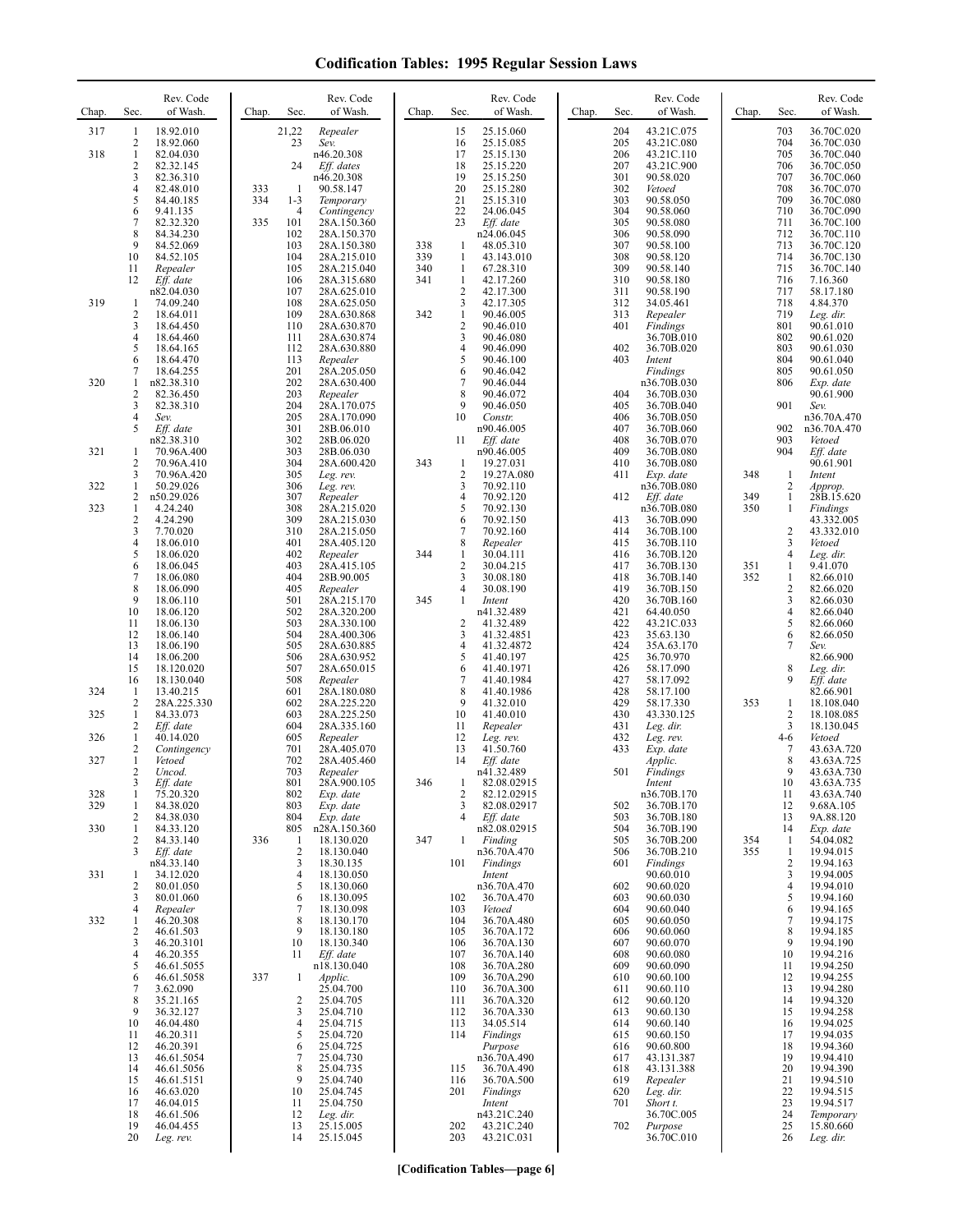| Chap. | Sec.                         | Rev. Code<br>of Wash.      | Chap.      | Sec.                | Rev. Code<br>of Wash.     | Chap.      | Sec.                         | Rev. Code<br>of Wash.     | Chap. | Sec.                 | Rev. Code<br>of Wash.      | Chap.      | Sec.                           | Rev. Code<br>of Wash.    |
|-------|------------------------------|----------------------------|------------|---------------------|---------------------------|------------|------------------------------|---------------------------|-------|----------------------|----------------------------|------------|--------------------------------|--------------------------|
|       | 27                           | Applic.<br>n19.94.015      |            | 9<br>10             | Repealer<br>Leg. dir.     | 373<br>374 | $\mathbf{1}$<br>$\mathbf{1}$ | 26.28.085<br>15.36.012    |       | 3                    | 84.14.007<br>84.14.010     | 384        | $\mathbf{1}$                   | 71A.10.011<br>46.16.381  |
|       | 28                           | Eff. dates<br>n19.94.015   | 369        | 1<br>$\overline{2}$ | Temporary<br>4.24.400     |            | $\overline{2}$<br>3          | 15.36.071<br>15.36.171    |       | $\overline{4}$<br>5  | Vetoed<br>84.14.020        | 385        | 2<br>$\mathbf{1}$              | 46.08.150<br>9.94.070    |
| 356   | -1                           | 18.43.020                  |            | 3                   | 9.40.100                  |            | 4                            | 15.36.221                 |       | 6                    | 84.14.030                  |            | 2                              | 9.94A.320                |
|       | $\overline{c}$<br>3          | 18.43.040<br>18.43.050     |            | $\overline{4}$<br>5 | 18.20.130<br>18.46.110    |            | 5<br>6                       | 15.36.411<br>15.36.431    |       | $\overline{7}$<br>8  | 84.14.040<br>84.14.050     | 386        | $\mathbf{1}$<br>$\mathbf{2}$   | 67.40.130<br>67.40.140   |
|       | 4<br>5                       | 18.43.070<br>18.43.075     |            | 6<br>7              | 18.51.140<br>18.51.145    |            | 7<br>8                       | 15.36.441<br>69.10.005    |       | 9<br>10              | 84.14.060<br>84.14.070     |            | 3<br>4                         | 67.40.150<br>67.40.160   |
|       | 6                            | Eff. date<br>n18.43.020    |            | 8<br>9              | 19.27A.110<br>28A.305.130 |            | 9<br>10                      | 69.10.010<br>69.10.015    |       | 11<br>12             | 84.14.080<br>84.14.090     |            | 5<br>6                         | 67.40.170<br>67.40.180   |
| 357   | -1                           | 79.90.457                  |            | 10                  | 38.54.010                 |            | 11<br>12                     | 69.10.020<br>69.10.025    |       | 13<br>14             | 84.14.100                  |            | 7<br>8                         | 67.40.190                |
| 358   | 1<br>2                       | 28A.335.090<br>28A.335.120 |            | 11,12<br>13         | Vetoed<br>43.43.710       |            | 13                           | 69.10.030                 |       | 15                   | 84.14.110<br>Sev.          |            | 9                              | 67.28.180<br>67.28.182   |
| 359   | $1 - 3$<br>4                 | Temporary<br>Contingency   |            | 14<br>15            | 43.43.930<br>43.43.932    |            | 14<br>15                     | 69.10.035<br>69.10.040    |       | 16                   | 84.14.900<br>Leg. dir.     |            | 10<br>11                       | 67.28.240<br>Repealer    |
| 360   | 5<br>1                       | Exp. date<br>46.37.495     |            | 16<br>17            | 43.43.934<br>43.43.936    |            | 16<br>17                     | 69.10.045<br>69.10.050    | 376   | -1                   | Findings<br>n70.116.060    |            | 12<br>13                       | 67.40.020<br>67.40.040   |
|       | $\overline{c}$<br>3          | 46.55.025<br>46.55.063     |            | 18<br>19            | 43.43.938<br>43.43.940    |            | 18<br>19                     | 69.10.055<br>69.10.060    |       | $\overline{c}$<br>3  | 70.116.060<br>70.119A.060  |            | 14<br>15                       | 67.40.045<br>67.40.090   |
|       | $\overline{\mathbf{4}}$<br>5 | 46.55.090<br>46.55.100     |            | 20<br>21            | 43.43.942<br>43.43.944    |            | 20<br>21                     | 69.04.123<br>69.07.040    |       | $\overline{4}$<br>5  | 70.119A.160<br>Vetoed      |            | 16<br>17                       | Leg. dir.<br>Sev.        |
|       | 6<br>7                       | 46.55.110                  |            | 22                  | 43.43.948                 |            | 22                           | 69.07.100                 |       | 6<br>$\overline{7}$  | 70.119.030                 |            |                                | n67.28.180               |
|       | 8                            | 46.55.120<br>46.55.140     |            | 23<br>24            | 46.37.467<br>48.05.320    |            | 23<br>24                     | 69.07.085<br>Repealer     |       | 8                    | 70.116.050<br>70.119A.040  |            | 18                             | Eff. date<br>n67.28.180  |
|       | 9<br>10                      | 46.20.435<br>46.61.625     |            | 25<br>26            | 48.48.030<br>48.48.040    |            | 25<br>26                     | 69.25.020<br>69.25.050    |       | 9<br>10              | 70.119A.130<br>70.119A.170 | 387<br>388 | 1<br>$\mathbf{1}$              | 41.50.152<br>Findings    |
| 361   | -1<br>2                      | 81.84.005<br>81.84.015     |            | 27<br>28            | 48.48.050<br>48.48.060    |            | 27<br>28                     | 69.25.150<br>69.25.170    |       | 11<br>12             | 43.155.050<br>80.04.110    | 389        | $\overline{c}$<br>$\mathbf{1}$ | Temporary<br>48.42.100   |
|       | 3<br>4                       | 81.84.007<br>Repealer      |            | 29<br>30            | 48.48.065<br>48.48.070    |            | 29<br>30                     | 69.25.250<br>69.25.310    |       | 13<br>14             | 70.116.070<br>56.08.200    | 390        | $\mathbf{1}$<br>2              | 15.92.090<br>15.92.095   |
| 362   | 1<br>2                       | 70.94.650<br>70.94.775     |            | 31<br>32            | 48.48.080<br>48.48.090    |            | 31<br>32                     | 69.25.320<br>Repealer     |       | 15<br>16             | 57.08.180<br>Vetoed        |            | 3<br>4                         | 15.92.100<br>15.92.010   |
| 363   | 1                            | Finding                    |            | 33                  | 48.48.110                 |            | 33                           | 15.53.901                 |       | 17                   | Eff. date                  |            | 5                              | 15.92.060                |
|       |                              | Purpose<br>n43.155.068     |            | 34<br>35            | 48.48.140<br>48.48.150    |            | 34<br>35                     | 15.53.9012<br>15.53.9013  | 377   | 1                    | n70.119A.130<br>36.70A.070 |            | 6<br>7                         | 15.92.105<br>15.92.110   |
|       | 2<br>3                       | 43.155.068<br>43.155.070   |            | 36<br>37            | 48.50.020<br>48.50.040    |            | 36<br>37                     | 15.53.9014<br>15.53.9016  | 378   | 1                    | Intent<br>89.08.450        | 391        | 1<br>$\overline{c}$            | 38.52.005<br>38.52.010   |
| 364   | $1 - 8$                      | Failed to<br>become law.   |            | 38<br>39            | 48.53.020<br>48.53.060    |            | 38<br>39                     | 15.53.9018<br>15.53.902   |       | $\overline{2}$<br>3  | 89.08.460<br>89.08.470     |            | 3<br>4                         | 38.52.090<br>38.52.420   |
|       |                              | See 1995<br>$c$ 364 § 6.   |            | 40<br>41            | 70.41.080<br>70.75.020    |            | 40<br>41                     | 15.53.9022<br>15.53.9024  |       | $\overline{4}$<br>5  | 89.08.480<br>89.08.490     |            | 5<br>6                         | 38.54.010<br>38.54.020   |
| 365   | 1<br>2                       | 43.79A.040<br>Eff. date    |            | 42<br>43            | 70.75.030<br>70.75.040    |            | 42<br>43                     | 15.53.9038<br>15.53.9042  |       | 6<br>$\tau$          | 89.08.500<br>89.08.510     |            | 7<br>8                         | 38.54.050<br>46.16.340   |
| 366   | 1                            | n43.79A.040<br>76.48.020   |            | 44<br>45            | 70.77.170<br>70.77.250    |            | 44<br>45,46                  | 15.53.9053                |       | 8<br>9               | 35.63.230                  |            | 9<br>10                        | 88.46.100<br>38.52.930   |
|       | $\overline{c}$               | 76.48.030                  |            | 46                  | 70.77.305                 |            | 47                           | Repealer<br>Leg. rev.     |       | 10                   | 35A.63.250<br>36.70.992    |            | $11 - 17$                      | Temporary                |
|       | 3<br>4                       | 76.48.040<br>76.48.050     |            | 47<br>48            | 70.77.315<br>70.77.330    |            | 48<br>49                     | 16.57.220<br>16.57.220    |       | 11<br>12             | 36.70A.460<br>43.21C.0382  |            | 18                             | Eff. date<br>n38.52.005  |
|       | 5<br>6                       | 76.48.060<br>76.48.070     |            | 49<br>50            | 70.77.360<br>70.77.365    |            | 50<br>51                     | 16.57.230<br>16.57.240    |       | 13<br>14             | 43.30.410<br>75.20.170     | 392<br>393 | 1<br>1                         | 9.41.060<br>46.25.050    |
|       | 7<br>8                       | 76.48.075<br>76.48.096     |            | 51<br>52            | 70.77.375<br>70.77.415    |            | 52<br>53                     | 16.57.280<br>16.57.290    |       | 15<br>16             | 90.48.430<br>90.58.515     | 394        | 1<br>2                         | 43.84.092<br>43.79A.040  |
|       | 9<br>10                      | 76.48.098<br>76.48.100     |            | 53<br>54            | 70.77.430<br>70.77.455    |            | 54<br>55                     | 16.65.030<br>Repealer     | 379   | 17<br>-1             | Leg. dir.<br>Finding       |            | 3                              | Eff. date<br>n43.84.092  |
|       | 11<br>12                     | 76.48.110<br>76.48.120     |            | 55<br>56            | 70.77.460<br>70.77.465    |            | 56<br>57                     | 16.65.035<br>16.65.037    |       | $\overline{c}$       | n74.08.290<br>74.08.290    | 395        | 1<br>2                         | 13.40.054<br>13.40.020   |
|       | 13                           | 76.48.130                  |            | 57                  | 70.77.575                 |            | 58                           | Eff. date                 |       | $3 - 5$              | Vetoed                     |            | 3                              | 13.40.0357               |
|       | 14<br>15                     | 76.48.085<br>76.48.062     |            | 58<br>59            | 70.77.580<br>70.108.040   |            |                              | Exp. date<br>n16.57.220   | 380   | -1<br>$\overline{2}$ | 47.76.200<br>47.76.210     |            | $\overline{4}$<br>5            | 13.40.040<br>13.40.050   |
|       | 16<br>17                     | 76.48.086<br>76.48.200     |            | 60<br>61            | 70.160.060<br>71.12.485   |            | 59<br>60                     | 15.44.033<br>43.88.240    |       | 3<br>4               | 47.76.220<br>47.76.230     |            | 6<br>7                         | 13.40.125<br>13.40.160   |
|       | 18<br>19                     | Repealer<br>Sev.           |            | 62<br>63            | 74.15.050<br>74.15.080    |            | 61<br>62                     | 43.23.001<br>43.23.250    |       | 5<br>6               | 47.76.240<br>47.76.250     |            | 8<br>9                         | 13.40.200<br>13.40.056   |
| 367   | -1                           | n76.48.020<br>Findings     |            | 64                  | Findings<br>Intent        |            | 63<br>64                     | 43.23.255<br>43.23.260    |       | 7<br>8               | 47.76.270<br>47.76.280     | 396        | $\mathbf{1}$<br>2              | 36.100.010<br>36.100.020 |
|       | $\overline{c}$               | 75.50.150<br>75.50.160     |            | 65                  | 43.43.952<br>52.12.031    |            | 65<br>66                     | 43.23.265<br>15.58.070    |       | 9<br>10              | Vetoed<br>Repealer         |            | 3<br>4                         | 36.100.030<br>36.100.040 |
|       | 3                            | 75.50.170                  |            | 66-68               | Temporary                 |            | 67                           | 15.58.411                 | 381   | -1                   | 50.20.010                  |            | 5                              | 36.100.060               |
|       | 4<br>5                       | Vetoed<br>75.50.110        |            | 69<br>70            | Leg. rev.<br>Applic.      |            | 68<br>69                     | Repealer<br>16.24.130     |       | $\overline{2}$<br>3  | 50.20.011<br>Vetoed        |            | 6<br>7                         | 82.14.048<br>36.100.100  |
|       | 6<br>7                       | 75.50.115<br>75.50.120     |            | 71                  | n43.43.930<br>Repealer    |            | 70<br>71                     | 16.24.150<br>15.76.140    |       | $\overline{4}$<br>5  | 50.20.012<br>n50.20.010    |            | 8<br>9                         | 36.100.110<br>36.100.120 |
|       | 8,9<br>10                    | Vetoed<br>75.50.180        |            | 72                  | Eff. date<br>n43.43.930   |            | 72                           | <b>Findings</b><br>Intent |       | 6                    | Eff. date<br>n50.20.010    |            | 10<br>11                       | 36.100.130<br>36.100.140 |
|       | 11<br>12                     | 75.08.230<br>Sev.          | 370<br>371 | 1<br>$\mathbf{1}$   | 77.12.035<br>Finding      |            | 73,74                        | 17.10.005<br>Temporary    | 382   | -1<br>$\overline{2}$ | 35.44.020<br>43.21B.160    |            | 12<br>13                       | 36.100.150<br>36.100.160 |
|       | 13                           | n75.50.150<br>Eff. date    |            | 2                   | n49.17.041<br>49.17.041   |            | 75<br>76                     | 17.10.145<br>Temporary    |       | 3<br>$\overline{4}$  | 43.21B.170<br>43.21B.190   |            | 14<br>15                       | 36.100.170<br>36.100.180 |
|       |                              | n75.50.150                 |            | 3<br>$\overline{4}$ | Vetoed                    |            | 77                           | 17.10.240                 |       | 5                    | 34.05.518                  |            | 16                             | 36.100.190               |
| 368   | 1                            | Findings<br>27.15.005      |            |                     | Applic.<br>n49.17.041     |            | 78,79<br>80                  | Approp.<br>Leg. dir.      |       | 6<br>7               | 34.05.522<br>75.20.140     |            | 17<br>18                       | 36.100.200<br>Leg. dir.  |
|       | 2<br>3                       | 27.15.010<br>27.15.020     | 372        | 1                   | Findings<br>75.08.500     |            | 81                           | Eff. date<br>n15.36.012   |       | 8<br>9               | Repealer<br>36.70A.030     |            | 19                             | Sev.<br>n36.100.010      |
|       | 4<br>5                       | 27.15.030<br>27.15.040     |            | 2<br>3              | 75.08.510<br>75.08.520    |            | 82                           | Eff. date<br>n16.24.130   |       | 10<br>11             | 90.58.030<br>90.58.380     | 397        | -1<br>2                        | 42.17.020<br>42.17.080   |
|       | 6<br>7                       | 27.15.050<br>27.15.060     |            | 4<br>5              | 82.27.010<br>Contingency  | 375        | $\mathbf{1}$                 | Findings<br>84.14.005     |       | 12<br>13             | 36.70A.175<br>36.70A.481   |            | 3<br>4                         | Vetoed<br>42.17.105      |
|       | 8                            | 36.32.610                  |            | 6                   | Leg. dir.                 |            | 2                            | Purpose                   | 383   | 1                    | Intent                     |            | 5                              | 42.17.132                |

**[Codification Tables—page 7]**